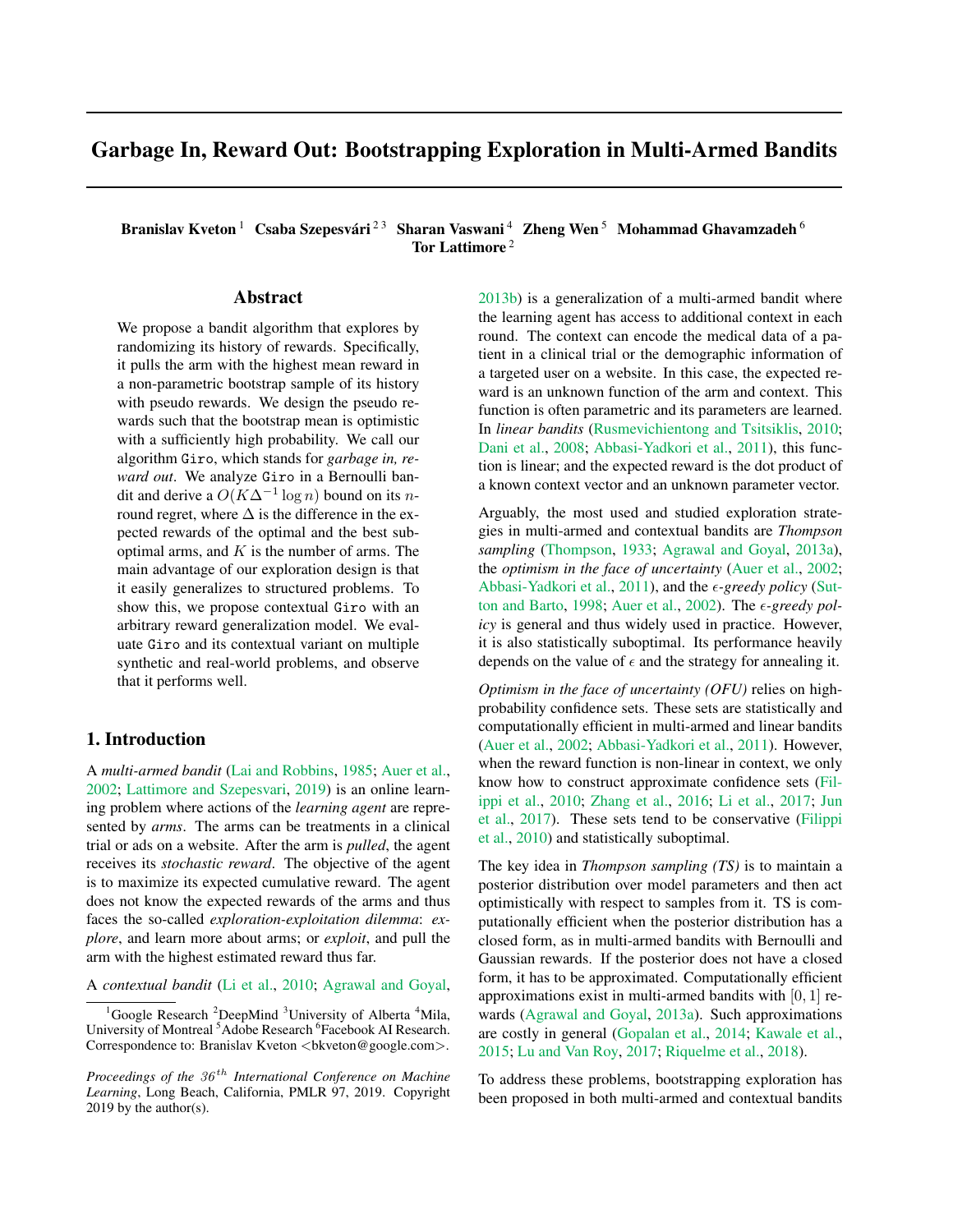[\(Baransi et al.,](#page-8-14) [2014;](#page-8-14) [Eckles and Kaptein,](#page-8-15) [2014;](#page-8-15) [Osband](#page-9-5) [and Van Roy,](#page-9-5) [2015;](#page-9-5) [Tang et al.,](#page-9-6) [2015;](#page-9-6) [Elmachtoub et al.,](#page-8-16) [2017;](#page-8-16) [Vaswani et al.,](#page-9-7) [2018\)](#page-9-7). Bootstrapping has two advantages over existing exploration strategies. First, unlike OFU and TS, it is easy to implement in any problem, because it does not require problem-specific confidence sets or posteriors. Second, unlike the  $\epsilon$ -greedy policy, it is data driven and not sensitive to tuning. Despite its advantages and good empirical performance, exploration by bootstrapping is poorly understood theoretically. The strongest theoretical result is that of [Osband and Van Roy](#page-9-5) [\(2015\)](#page-9-5), who showed that a form of bootstrapping in a Bernoulli bandit is equivalent to Thompson sampling.

We make the following contributions in this paper. First, we propose a general randomized algorithm that explores conditioned on its history. We show that some instances of this algorithm are not sound. Second, we propose Giro, an algorithm that pulls the arm with the highest mean reward in a non-parametric bootstrap sample of its history with pseudo rewards. We design the pseudo rewards such that the bootstrap mean is optimistic with a high probability. Third, we analyze Giro in a K-armed Bernoulli bandit and prove a  $O(K\Delta^{-1}\log n)$  bound on its *n*-round regret, where  $\Delta$  is the difference in the expected rewards of the optimal and the best suboptimal arms. Our analyses of the general randomized algorithm and Giro provide novel insights on how randomness helps with exploration. Fourth, we propose contextual Giro. Finally, we empirically evaluate Giro and its contextual variant on both synthetic and real-world problems, and observe good performance.

### <span id="page-1-1"></span>2. Setting

We adopt the following notation. The set  $\{1, \ldots, n\}$  is denoted by [n]. We define  $\text{Ber}(x; p) = p^x(1-p)^{1-x}$  and let  $Ber(p)$  be the corresponding Bernoulli distribution. In addition, we define  $B(x; n, p) = {n \choose x} p^x (1-p)^{n-x}$  and let  $B(n, p)$  be the corresponding binomial distribution. For any event E,  $\mathbb{1}{E} = 1$  if event E occurs and  $\mathbb{1}{E} = 0$ otherwise. We introduce multi-armed and contextual bandits below.

A *multi-armed bandit* [\(Lai and Robbins,](#page-8-0) [1985;](#page-8-0) [Auer et al.,](#page-8-1) [2002;](#page-8-1) [Lattimore and Szepesvari,](#page-8-2) [2019\)](#page-8-2) is an online learning problem where the learning agent pulls  $K$  arms in  $n$ rounds. In round  $t \in [n]$ , the agent pulls arm  $I_t \in [K]$  and receives its reward. The reward of arm  $i \in [K]$  in round t,  $Y_{i,t}$ , is drawn i.i.d. from a distribution of arm i,  $P_i$ , with mean  $\mu_i$  and support [0, 1]. The means are unknown to the learning agent. The objective of the agent is to maximize its expected cumulative reward in  $n$  rounds.

We assume that arm 1 is optimal, that is  $\mu_1 > \max_{i>1} \mu_i$ . Let  $\Delta_i = \mu_1 - \mu_i$  be the *gap* of arm *i*, the difference in the expected rewards of arms 1 and i. Then maximization of the expected  $n$ -round reward can be viewed as minimizing the *expected* n*-round regret*, which we define as

$$
R(n) = \sum_{i=2}^{K} \Delta_i \mathbb{E}\left[\sum_{t=1}^{n} \mathbb{1}\{I_t = i\}\right].
$$
 (1)

A *contextual bandit* [\(Li et al.,](#page-8-3) [2010;](#page-8-3) [Agrawal and Goyal,](#page-8-4) [2013b\)](#page-8-4) is a generalization of a multi-armed bandit where the learning agent observes context  $x_t \in \mathbb{R}^d$  at the beginning of each round  $t$ . The reward of arm  $i$  in round  $t$  is drawn i.i.d. from a distribution that depends on both arm  $i$ and  $x_t$ . One example is a logistic reward model, where

<span id="page-1-0"></span>
$$
Y_{i,t} \sim \text{Ber}(1/(1 + \exp[-x_t^{\tau}\theta_i]))\tag{2}
$$

and  $\theta_i \in \mathbb{R}^d$  is the parameter vector associated with arm *i*. The learning agent does not know  $\theta_i$ .

If the reward  $Y_{i,t}$  was generated as in [\(2\)](#page-1-0), we could solve our contextual bandit problem as a generalized linear ban-dit [\(Filippi et al.,](#page-8-8) [2010\)](#page-8-8). However, if  $Y_{i,t}$  was generated by a more complex function of context  $x_t$ , such as a neural network, we would not know how to design a sound bandit algorithm. The difficulty is not in modeling uncertainty; it is in the lack of computationally efficient methods to do it. For instance, Thompson sampling can be analyzed in very general settings [\(Gopalan et al.,](#page-8-11) [2014\)](#page-8-11). However, as discussed in Section [1,](#page-0-0) accurate posterior approximations are computationally expensive.

# 3. General Randomized Exploration

In this section, we present a general randomized algorithm that explores conditioned on its history and context. Later, in Sections [4](#page-2-0) and [5,](#page-4-0) we propose and analyze an instance of this algorithm with sublinear regret.

We use the following notation. The *history* of arm i after s pulls is a vector  $\mathcal{H}_{i,s}$  of length s. The j-th entry of  $\mathcal{H}_{i,s}$ is a pair  $(x_\ell, Y_{i,\ell})$ , where  $\ell$  is the index of the round where arm *i* is pulled for the *j*-th time. We define  $\mathcal{H}_{i,0} = ($ . The *number of pulls* of arm  $i$  in the first  $t$  rounds is denoted by  $T_{i,t}$  and defined as  $T_{i,t} = \sum_{\ell=1}^t \mathbb{1}\{I_\ell = i\}.$ 

Our meta algorithm is presented in Algorithm [1.](#page-2-1) In round t, the algorithm draws the value of each arm i,  $\hat{\mu}_{i,t}$ , from distribution  $p$  (line [5\)](#page-2-2), which depends on the history of the arm  $\mathcal{H}_{i,s}$  and the context  $x_t$  in round t. The arm with the highest value is pulled (line [6\)](#page-2-3), and its history is extended by a pair of context  $x_t$  and the reward of arm  $I_t$  (line [11\)](#page-2-4). We denote by  $u \oplus v$  the concatenation of vectors u and v.

We present a general contextual algorithm because we return to it in Sections [4.3](#page-3-0) and [6.2.](#page-6-0) For now, we restrict our attention to multi-armed bandits. To simplify exposition, we omit context from the entries of  $\mathcal{H}_{i,s}$ .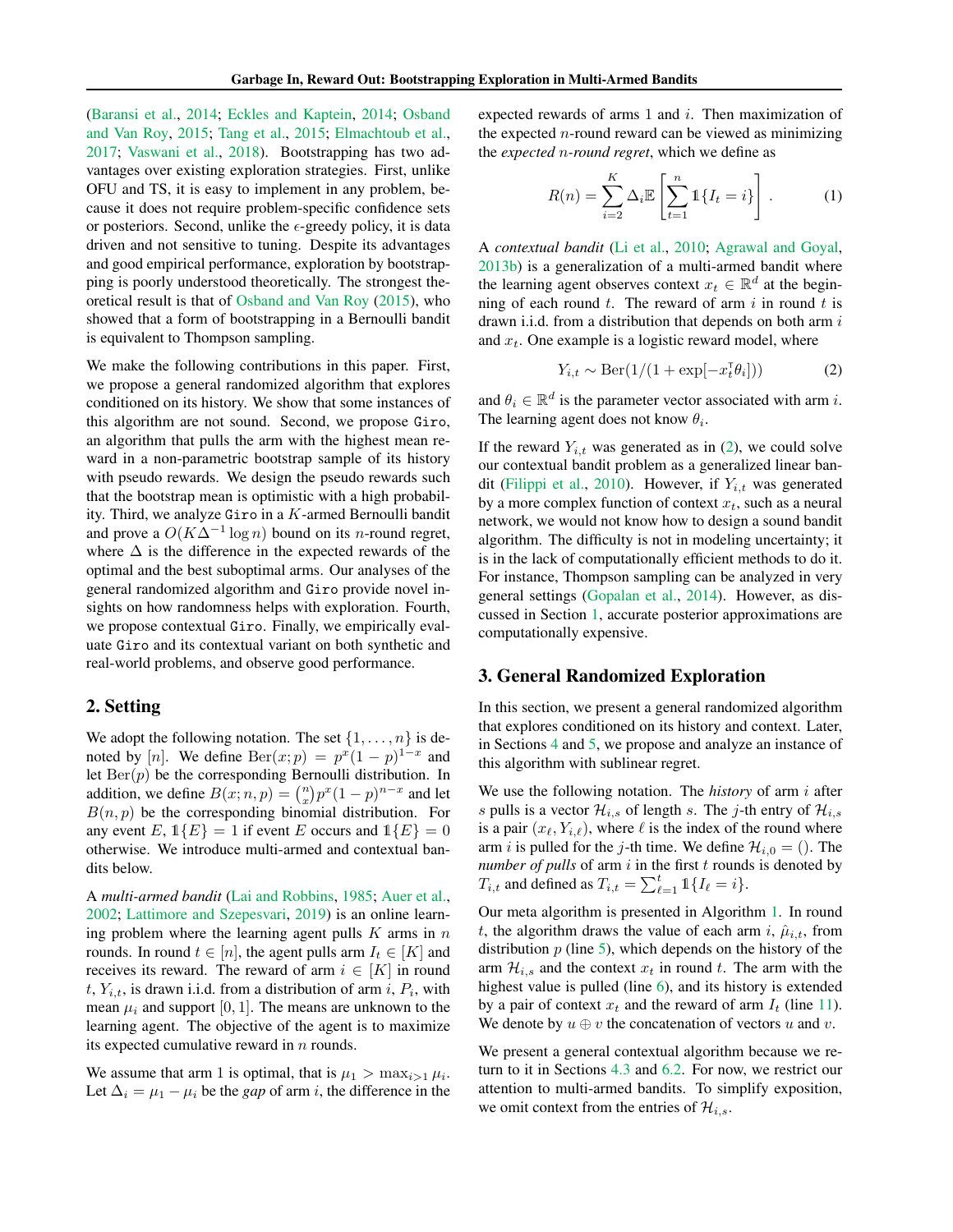Garbage In, Reward Out: Bootstrapping Exploration in Multi-Armed Bandits

<span id="page-2-3"></span><span id="page-2-2"></span><span id="page-2-1"></span>

| Algorithm 1 General randomized exploration. |                                                                                       |                                      |  |
|---------------------------------------------|---------------------------------------------------------------------------------------|--------------------------------------|--|
|                                             | 1: $\forall i \in [K] : T_{i,0} \leftarrow 0, \mathcal{H}_{i,0} \leftarrow ()$        | $\triangleright$ Initialization      |  |
|                                             | 2: for $t = 1, , n$ do                                                                |                                      |  |
| 3:                                          | for $i = 1, \ldots, K$ do                                                             | $\triangleright$ Estimate arm values |  |
| 4:                                          | $s \leftarrow T_{i,t-1}$                                                              |                                      |  |
| 5:                                          | Draw $\hat{\mu}_{i,t} \sim p(\mathcal{H}_{i,s}, x_t)$                                 |                                      |  |
| 6:                                          | $I_t \leftarrow \arg \max_{i \in [K]} \hat{\mu}_{i,t}$                                | $\triangleright$ Pulled arm          |  |
| 7:                                          | Pull arm $I_t$ and observe $Y_{i,t}$                                                  |                                      |  |
| 8:                                          | for $i = 1, \ldots, K$ do                                                             | $\triangleright$ Update statistics   |  |
| 9:                                          | if $i = I_t$ then                                                                     |                                      |  |
| 10:                                         | $T_{i,t} \leftarrow T_{i,t-1} + 1$                                                    |                                      |  |
| 11:                                         | $\mathcal{H}_{i,T_{i,t}} \leftarrow \mathcal{H}_{i,T_{i,t-1}} \oplus ((x_t,Y_{i,t}))$ |                                      |  |
| 12:                                         | else                                                                                  |                                      |  |
| 13:                                         | $T_{i,t} \leftarrow T_{i,t-1}$                                                        |                                      |  |

<span id="page-2-9"></span><span id="page-2-8"></span><span id="page-2-4"></span>Algorithm [1](#page-2-1) is instantiated by designing the distribution  $p$ in line [5.](#page-2-2) This distribution can be designed in many ways. In Bernoulli TS [\(Agrawal and Goyal,](#page-8-7) [2013a\)](#page-8-7), for instance,  $p$  is a beta posterior distribution. A less direct approach to designing  $p$  is to resample the history of rewards in each round, as in bootstrapping exploration (Section [7\)](#page-7-0). More specifically, let  $B_{i,s}$  be a *non-parametric bootstrap sample* [\(Efron and Tibshirani,](#page-8-17) [1986\)](#page-8-17) of arm  $i$  after  $s$  pulls. We let  $\mathcal{B}_{i,s}$  be a vector of the same length as  $\mathcal{H}_{i,s}$  and assume that its entries are drawn with replacement from the entries of  $\mathcal{H}_{i,s}$  in each round. Then the value of arm i in round t is estimated as

$$
\hat{\mu}_{i,t} = \frac{1}{|\mathcal{B}_{i,s}|} \sum_{y \in \mathcal{B}_{i,s}} y, \tag{3}
$$

where  $s = T_{i,t-1}$ . Note that we slightly abuse our notation and treat vectors as sets. In the next section, we show that this natural instance of Algorithm [1](#page-2-1) can have linear regret.

#### <span id="page-2-7"></span>3.1. Linear Regret

The variant of Algorithm [1](#page-2-1) in  $(3)$  can have linear regret in a Bernoulli bandit with  $K = 2$  arms. More specifically, if the first reward of the optimal arm is 0, its estimated value remains 0 until the arm is pulled again, which may never happen if the estimated value of the other arm is positive. We formally state this result below.

<span id="page-2-6"></span>Without loss of generality, let  $\mu_1 > \mu_2$  $\mu_1 > \mu_2$  $\mu_1 > \mu_2$ . Algorithm 1 is implemented as follows. Both arms are initially pulled once, arm 1 in round 1 and arm 2 in round 2. The value of arm i in round t is computed as in [\(3\)](#page-2-5). If  $\hat{\mu}_{1,t} = \hat{\mu}_{2,t}$ , the tie is broken by a fixed rule that is chosen randomly in advance, as is common in multi-armed bandits. In particular, Algo-rithm [1](#page-2-1) draws  $Z \sim \text{Ber}(1/2)$  before the start of round 1. If  $\hat{\mu}_{1,t} = \hat{\mu}_{2,t}, I_t = \mathbb{1}{Z = 1} + 1$ . We bound the regret of this algorithm below.

Lemma 1. *In a Bernoulli bandit with* 2 *arms, the expected* n*-round regret of the above variant of Algorithm [1](#page-2-1) can be bounded from below as*  $R(n) \ge 0.5 (1 - \mu_1) \Delta_2(n - 1)$ .

*Proof.* By design, the algorithm does not pull arm 1 after event  $E = \{Z = 1, \mathcal{H}_{1,1} = (0)\}\)$  occurs. Since the events  $Z = 1$  and  $\mathcal{H}_{1,1} = (0)$  are independent,

$$
\mathbb{P}(E) = \mathbb{P}(Z = 1) \mathbb{P}(\mathcal{H}_{1,1} = (0)) = 0.5 (1 - \mu_1).
$$

Moreover, if event  $\mathcal{H}_{1,1} = (0)$  occurs, it must occur by the end of round 1 because the algorithm pulls arm 1 in round 1. Now we combine the above two facts and get

$$
R(n) \geq \mathbb{E}\left[\left(\sum_{t=2}^{n} \Delta_2 \mathbb{1}\{I_t = 2\}\right) \mathbb{1}\{E\}\right]
$$

$$
= \mathbb{E}\left[\sum_{t=2}^{n} \Delta_2 \mathbb{1}\{I_t = 2\}\middle| E\right] \mathbb{P}(E)
$$

$$
= 0.5 (1 - \mu_1) \Delta_2(n - 1).
$$

This concludes the proof.

A similar lower bound,  $R(n) \ge 0.5 (1 - \mu_1)^k \Delta_2(n - k)$ , can be derived in the setting where each arm is initialized by k pulls. This form of forced exploration was proposed in bootstrapping bandits earlier [\(Tang et al.,](#page-9-6) [2015;](#page-9-6) [Elmach](#page-8-16)[toub et al.,](#page-8-16) [2017\)](#page-8-16), and is clearly not sound. A similar argument to Lemma [1,](#page-2-6) although less formal, is in Section 3.1 of [Osband and Van Roy](#page-9-5) [\(2015\)](#page-9-5).

# <span id="page-2-5"></span><span id="page-2-0"></span>4. Garbage In, Reward Out

One solution to the issues in Section [3.1](#page-2-7) is to add positive and negative pseudo rewards, 1 and 0, to  $\mathcal{H}_{i,s}$ . This increases the variance of the bootstrap mean in [\(3\)](#page-2-5) and may lead to exploration. However, the pseudo rewards also introduce bias that has to be controlled. In the next section, we present a design that trades off these two quantities.

### 4.1. Algorithm Giro

We propose Algorithm [2,](#page-3-1) which increases the variance of the bootstrap mean in  $(3)$  by adding pseudo rewards to the history of the pulled arm (line [18\)](#page-3-2). The algorithm is called Giro, which stands for *garbage in, reward out*. This is an informal description of our exploration strategy, which adds seemingly useless extreme rewards to the history of the pulled arm. We call them *pseudo rewards*, to distinguish them from observed rewards. Giro has one tunable parameter a, the number of positive and negative pseudo rewards in the history for each observed reward.

Giro does not seem sound, because the number of pseudo rewards in history  $\mathcal{H}_{i,s}$  grows linearly with s. In fact, this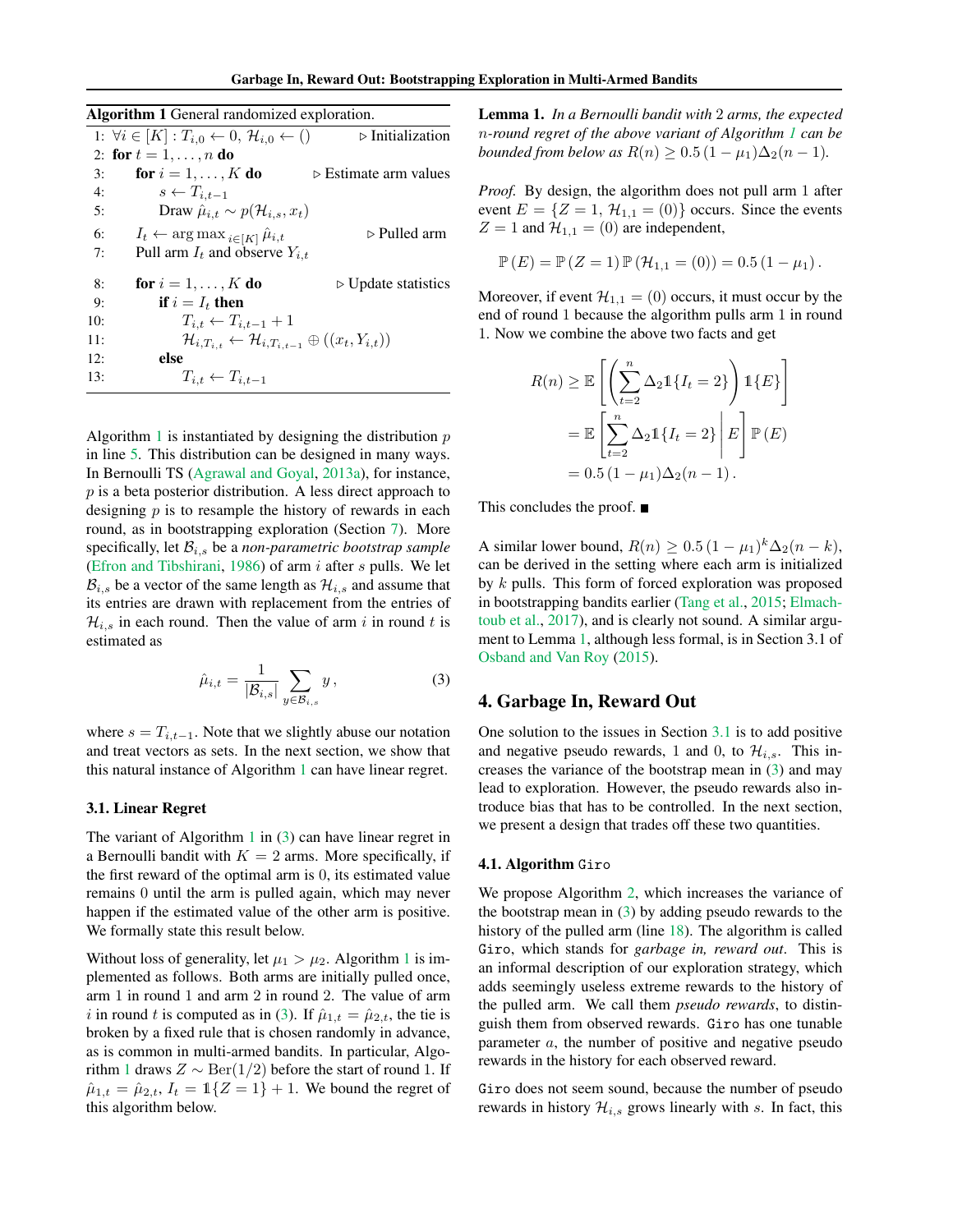is the key idea in our design. We justify it informally in the next section and bound its regret in Section [5.](#page-4-0)

### <span id="page-3-7"></span>4.2. Informal Justification

In this section, we informally justify the design of Giro in a Bernoulli bandit. Our argument has two parts. First, we show that  $\hat{\mu}_{i,t}$  in line [8](#page-2-8) *concentrates* at the scaled and shifted expected reward of arm  $i$ , which preserves the order of the arms. Second, we show that  $\hat{\mu}_{i,t}$  is *optimistic*, its value is higher than the scaled and shifted expected reward of arm  $i$ , with a sufficiently high probability. This is sufficient for the regret analysis in Section [5.](#page-4-0)

Fix arm i and the number of its pulls s. Let  $V_{i,s}$  denote the number of ones in history  $\mathcal{H}_{i,s}$ , which includes a positive and negative pseudo rewards for each observed reward of arm *i*. By definition,  $V_{i,s} - as$  is the number of positive observed rewards of arm i. These rewards are drawn i.i.d. from Ber( $\mu_i$ ). Thus  $V_{i,s} - as \sim B(s, \mu_i)$  and we have

$$
\mathbb{E}[V_{i,s}] = (\mu_i + a)s, \quad \text{var}[V_{i,s}] = \mu_i (1 - \mu_i)s. \quad (4)
$$

Now we define  $\alpha = 2a + 1$  and let  $U_{i,s}$  be the number of ones in bootstrap sample  $\mathcal{B}_{i,s}$ . Since drawing  $\alpha s$  samples with replacement from  $\mathcal{H}_{i,s}$  is equivalent to drawing  $\alpha s$ i.i.d. samples from Ber( $V_{i,s}/(\alpha s)$ ), we have  $U_{i,s} \mid V_{i,s} \sim$  $B(\alpha s, V_{i,s}/(\alpha s))$ . From the definition of  $U_{i,s}$ , we have for any  $V_{i,s}$ ,

$$
\mathbb{E}\left[U_{i,s} \,|\, V_{i,s}\right] = V_{i,s}\,,\tag{5}
$$

$$
\text{var}\left[U_{i,s} \,|\, V_{i,s}\right] = V_{i,s} \left(1 - \frac{V_{i,s}}{\alpha s}\right) \,. \tag{6}
$$

Let  $\hat{\mu} = U_{i,s}/(\alpha s)$  be the mean reward in  $\mathcal{B}_{i,s}$ . First, we argue that  $\hat{\mu}$  concentrates. From the properties of  $U_{i,s}$  in [\(5\)](#page-3-3) and [\(6\)](#page-3-4), for any  $V_{i,s}$ , we have

$$
\mathbb{E}\left[\hat{\mu}\,|\,V_{i,s}\right] = \frac{V_{i,s}}{\alpha s}, \quad \text{var}\left[\hat{\mu}\,|\,V_{i,s}\right] = \frac{V_{i,s}}{\alpha^2 s^2} \left(1 - \frac{V_{i,s}}{\alpha s}\right) \,.
$$

Since  $V_{i,s} \in [as, (a+1)s], \text{var}[\hat{\mu} | V_{i,s}] = O(1/s)$  and  $\hat{\mu} \rightarrow V_{i,s}/(\alpha s)$  as s increases. Moreover, from the properties of  $V_{i,s}$  in [\(4\)](#page-3-5), we have

$$
\mathbb{E}\left[\frac{V_{i,s}}{\alpha s}\right] = \frac{\mu_i + a}{\alpha}, \quad \text{var}\left[\frac{V_{i,s}}{\alpha s}\right] = \frac{\mu_i(1 - \mu_i)}{\alpha^2 s}.
$$

So,  $V_{i,s}/(\alpha s) \rightarrow (\mu_i + a)/\alpha$  as s increases. By transitivity,  $\hat{\mu} \rightarrow (\mu_i + a)/\alpha$ , which is the scaled and shifted expected reward of arm i. This transformation preserves the order of the arms; but it changes the gaps, the differences in the expected rewards of the optimal and suboptimal arms.

Second, we argue that  $\hat{\mu}$  is *optimistic*, that any unfavorable history is less likely than being optimistic under that history. In particular, let  $E = \{V_{i,s}/(\alpha s) = (\mu_i + a)/\alpha - \varepsilon\}$  <span id="page-3-1"></span>Algorithm 2 Giro with  $[0, 1]$  rewards.

1: Inputs: Pseudo rewards per unit of history a

2:  $\forall i \in [K] : T_{i,0} \leftarrow 0, \mathcal{H}_{i,0} \leftarrow () \qquad \rightarrow$  Initialization 3: for  $t = 1, ..., n$  do

4: **for**  $i = 1, ..., K$  **do**  $\triangleright$  Estimate arm values 5: **if**  $T_{i,t-1} > 0$  then

$$
6: \qquad \qquad s \leftarrow T_{i,t-1}
$$

7: 
$$
\mathcal{B}_{i,s} \leftarrow \text{Sample } |\mathcal{H}_{i,s}| \text{ times from } \mathcal{H}_{i,s}
$$
  
with replacement

 $\overline{y}$ 

8: 
$$
\hat{\mu}_{i,t} \leftarrow \frac{1}{|\mathcal{B}_{i,s}|} \sum_{y \in \mathcal{B}_{i,s}}
$$

9: else

10: 
$$
\hat{\mu}_{i,t} \leftarrow +\infty
$$

11:  $I_t \leftarrow \arg \max_{i \in [K]} \hat{\mu}_{i,t}$   $\triangleright$  Pulled arm 12: Pull arm  $I_t$  and get reward  $Y_{t,t}$ Pull arm  $I_t$  and get reward  $Y_{I_t,t}$ 

<span id="page-3-5"></span><span id="page-3-2"></span>

| 13: | $\triangleright$ Update statistics<br>for $i = 1, \ldots, K$ do                 |
|-----|---------------------------------------------------------------------------------|
| 14: | if $i = I_t$ then                                                               |
| 15: | $T_{i,t} \leftarrow T_{i,t-1} + 1$                                              |
| 16: | $\mathcal{H}_{i,T_{i,t}} \leftarrow \mathcal{H}_{i,T_{i,t-1}} \oplus (Y_{i,t})$ |
| 17: | for $\ell = 1, \ldots, a$ do $\blacktriangleright$ Pseudo rewards               |
| 18: | $\mathcal{H}_{i,T_{i,t}} \leftarrow \mathcal{H}_{i,T_{i,t}} \oplus (0,1)$       |
| 19: | else                                                                            |
| 20: | $T_{i,t} \leftarrow T_{i,t-1}$                                                  |

<span id="page-3-3"></span>be the event that the mean reward in the history deviates from its expectation by  $\varepsilon > 0$ . Then

<span id="page-3-6"></span>
$$
\mathbb{P}\left(\hat{\mu}\geq(\mu_i+a)/\alpha\,|\,E\right)\geq\mathbb{P}\left(E\right)\tag{7}
$$

<span id="page-3-4"></span>holds for any  $\varepsilon > 0$  such that  $\mathbb{P}(E) > 0$ .

Trivially,  $\mathbb{P}(E) \leq \mathbb{P}(V_{i,s}/(\alpha s) \leq (\mu_i + a)/\alpha - \varepsilon)$  holds for any  $\varepsilon > 0$ . Therefore, if both  $V_{i,s}/(\alpha s)$  and  $\hat{\mu} | V_{i,s}$ were normally distributed, inequality [\(7\)](#page-3-6) would hold if for any  $V_{i,s}$ , var  $[\hat{\mu} | V_{i,s}] \geq \text{var}[V_{i,s}/(\alpha s)]$ . We compare the variances below. Since  $V_{i,s} \in [as, (a+1)s],$ 

$$
\operatorname{var}\left[\hat{\mu}\,|\,V_{i,s}\right] \ge \frac{1}{\alpha s} \min_{v \in [as,(a+1)s]} \frac{v}{\alpha s} \left(1 - \frac{v}{\alpha s}\right)
$$

$$
= \frac{1}{\alpha s} \frac{as}{\alpha s} \left(1 - \frac{as}{\alpha s}\right) = \frac{a(a+1)}{\alpha^3 s}.
$$

Trivially,  $var[V_{i,s}/(\alpha s)] \leq 1/(4\alpha^2 s)$ . Therefore, for any a such that  $a(a + 1)/\alpha \ge 1/4$ , roughly  $a \ge 1/3$ ,  $\hat{\mu}$  is optimistic. We formalize this intuition in Section [5.](#page-4-0) A formal proof is necessary because our assumption of normality was unrealistic.

#### <span id="page-3-0"></span>4.3. Contextual Giro

We generalize Giro to a contextual bandit in Algorithm [3.](#page-4-1) The main difference in Algorithm [3](#page-4-1) is that it fits a reward generalization model to  $\mathcal{B}_{i,s}$  and then estimates the value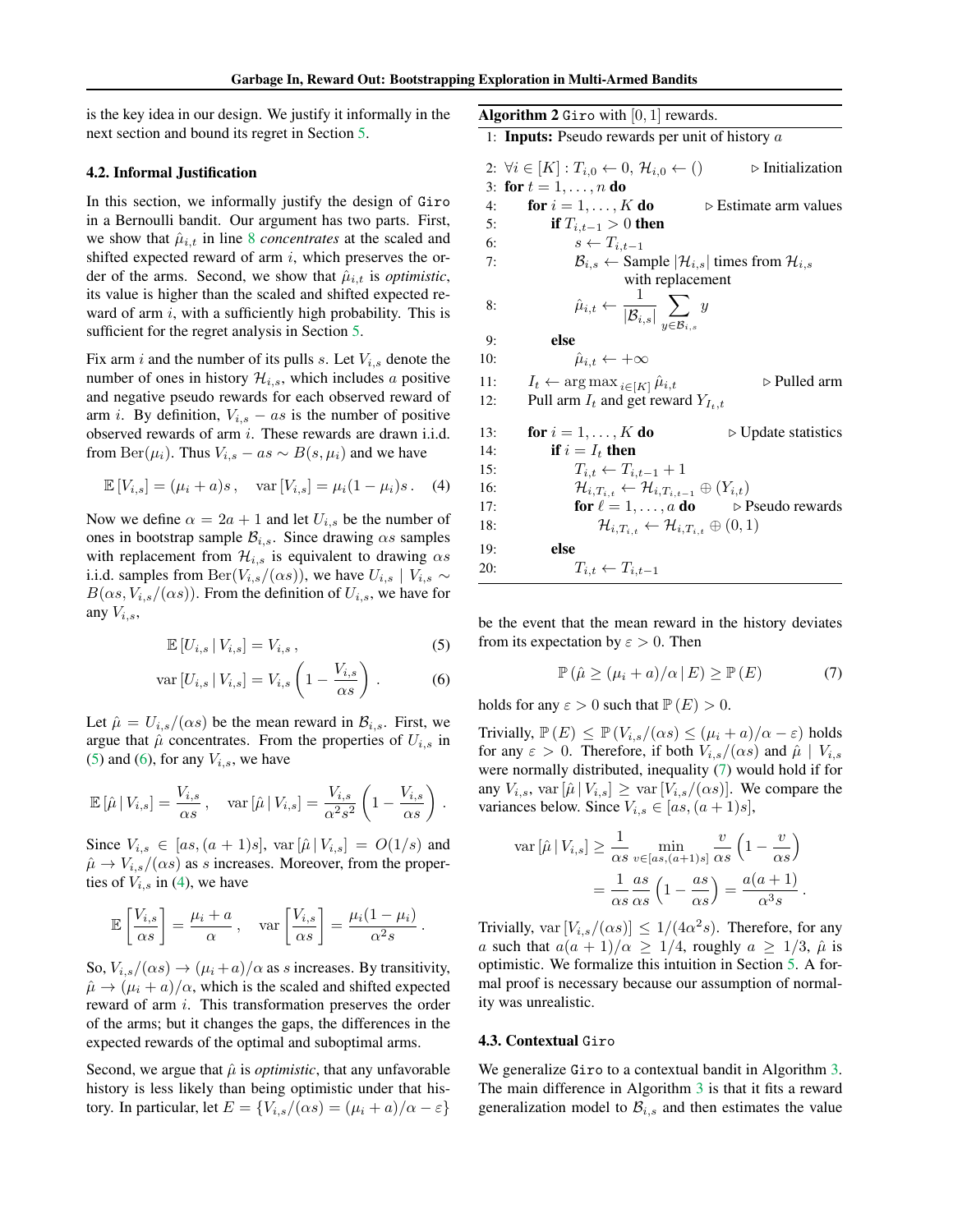<span id="page-4-1"></span>

| <b>Algorithm 3</b> Contextual Giro with $[0, 1]$ rewards. |                                                                                                                  |  |  |
|-----------------------------------------------------------|------------------------------------------------------------------------------------------------------------------|--|--|
|                                                           | 1: <b>Inputs:</b> Pseudo rewards per unit of history $a$                                                         |  |  |
|                                                           | $\triangleright$ Initialization<br>2: $\forall i \in [K]: T_{i,0} \leftarrow 0, \mathcal{H}_{i,0} \leftarrow ()$ |  |  |
|                                                           | 3: for $t = 1, , n$ do                                                                                           |  |  |
| 4:                                                        | for $i = 1, \ldots, K$ do<br>$\triangleright$ Estimate arm values                                                |  |  |
| 5:                                                        | if $T_{i,t-1} > 0$ then                                                                                          |  |  |
| 6:                                                        | $s \leftarrow T_{i,t-1}$                                                                                         |  |  |
| 7:                                                        | $\mathcal{B}_{i,s} \leftarrow$ Sample $ \mathcal{H}_{i,s} $ times from $\mathcal{H}_{i,s}$                       |  |  |
|                                                           | with replacement                                                                                                 |  |  |
| 8:                                                        | $\hat{\mu}_{i,t} \leftarrow$ Estimate $\mathbb{E}[Y_{i,t}   \mathcal{B}_{i,s}, x_t]$                             |  |  |
| 9:                                                        | else                                                                                                             |  |  |
| 10:                                                       | $\hat{\mu}_{i,t} \leftarrow +\infty$                                                                             |  |  |
| 11:                                                       | $\triangleright$ Pulled arm<br>$I_t \leftarrow \arg \max_{i \in [K]} \hat{\mu}_{i,t}$                            |  |  |
| 12:                                                       | Pull arm $I_t$ and get reward $Y_{I_t,t}$                                                                        |  |  |
| 13:                                                       | for $i = 1, \ldots, K$ do<br>$\triangleright$ Update statistics                                                  |  |  |
| 14:                                                       | if $i = I_t$ then                                                                                                |  |  |
| 15:                                                       | $T_{i,t} \leftarrow T_{i,t-1} + 1$                                                                               |  |  |
| 16:                                                       | $\mathcal{H}_{i,T_{i,t}} \leftarrow \mathcal{H}_{i,T_{i,t-1}} \oplus ((x_t,Y_{i,t}))$                            |  |  |
| 17:                                                       | for $\ell = 1, \ldots, a$ do $\rightarrow$ Pseudo rewards                                                        |  |  |
| 18:                                                       | $\mathcal{H}_{i,T_{i,t}} \leftarrow \mathcal{H}_{i,T_{i,t}} \oplus ((x_t,0),(x_t,1))$                            |  |  |
| 19:                                                       | else                                                                                                             |  |  |

of arm i in context  $x_t$  (line [8\)](#page-2-8) based on this model. If this model was linear with parameters  $\theta_i$ , the estimated value would be  $x_t^{\dagger} \theta_i$ . The other difference is that the pseudo rewards are associated with context  $x_t$  (line [18\)](#page-3-2), to increase

the conditional variance of the estimates given  $x_t$ .

20:  $T_{i,t} \leftarrow T_{i,t-1}$ 

The value of arm i in round t,  $\mathbb{E}[Y_{i,t} | \mathcal{B}_{i,s}, x_t]$ , can be approximated by any function of  $x_t$  that can be learned from  $\mathcal{B}_{i,s}$ . The approximation should permit any constant shift of any representable function. In linear models, this can be achieved by adding a bias term to  $x_t$ . We experiment with multiple reward generalization models in Section [6.2.](#page-6-0)

### <span id="page-4-0"></span>5. Analysis

In Section [5.1,](#page-4-2) we prove an upper bound on the expected n-round regret of Algorithm [1.](#page-2-1) In Section [5.2,](#page-4-3) we prove an upper bound on the expected *n*-round regret of  $Giro$  in a Bernoulli bandit. In Section [5.3,](#page-5-0) we discuss the results of our analysis. Note that our analysis is in the multi-armed bandit setting.

#### <span id="page-4-2"></span>5.1. General Randomized Exploration

We prove an upper bound on the regret of Algorithm [1](#page-2-1) in a multi-armed bandit with  $K$  arms below. The setting and regret are formally defined in Section [2.](#page-1-1) The distribution p in line [5](#page-2-2) of Algorithm [1](#page-2-1) is a function of the history of the

arm. For  $s \in [n] \cup \{0\}$ , let

<span id="page-4-6"></span>
$$
Q_{i,s}(\tau) = \mathbb{P}\left(\hat{\mu} \ge \tau \,|\, \hat{\mu} \sim p(\mathcal{H}_{i,s}), \mathcal{H}_{i,s}\right) \tag{8}
$$

be the tail probability that  $\hat{\mu}$  conditioned on history  $\mathcal{H}_{i,s}$  is at least  $\tau$  for some tunable parameter  $\tau$ .

<span id="page-4-4"></span>**Theorem 1.** For any tunable parameters  $(\tau_i)_{i=2}^K \in \mathbb{R}^{K-1}$ , *the expected* n*-round regret of Algorithm [1](#page-2-1) can be bounded from above as*  $R(n) \le \sum_{i=2}^{K} \Delta_i (a_i + b_i)$ *, where* 

$$
a_i = \sum_{s=0}^{n-1} \mathbb{E} [\min \{1/Q_{1,s}(\tau_i) - 1, n\}],
$$
  

$$
b_i = \sum_{s=0}^{n-1} \mathbb{P} (Q_{i,s}(\tau_i) > 1/n) + 1.
$$

*Proof.* A detailed proof is in Appendix [A.](#page-10-0) It is motivated by the proof of Thompson sampling [\(Agrawal and Goyal,](#page-8-7) [2013a\)](#page-8-7). Our main contribution is that we state and prove the claim such that it can be reused for the regret analysis of any sampling distribution in Algorithm [1.](#page-2-1)  $\blacksquare$ 

Theorem [1](#page-4-4) says that the regret of Algorithm [1](#page-2-1) is low when  $Q_{i,s}(\tau_i) \to 0$  and  $Q_{1,s}(\tau_i) \to 1$  as  $s \to \infty$ . This suggests the following setting of the tunable parameter  $\tau_i$  for  $i > 1$ . When  $p(\mathcal{H}_{i,s})$  concentrates at  $\mu_i$  and  $\mu_i < \mu_1$ ,  $\tau_i$  should be chosen from interval  $(\mu_i, \mu_1)$ . Then  $Q_{i,s}(\tau_i) \to 0$  and  $Q_{1,s}(\tau_i) \rightarrow 1$  would follow by concentration as  $s \rightarrow \infty$ . In general, when  $p(\mathcal{H}_{i,s})$  concentrates at  $\mu'_i$  and  $\mu'_i < \mu'_1$ ,  $\tau_i$  should be chosen from interval  $(\mu'_i, \mu'_1)$ .

### <span id="page-4-3"></span>5.2. Bernoulli Giro

We analyze Giro in a  $K$ -armed Bernoulli bandit. We make an additional assumption over Section [5.1](#page-4-2) that the rewards are binary. Our regret bound is stated below. √

<span id="page-4-5"></span>**Theorem 2.** *For any*  $a > 1/$ 2*, the expected* n*-round regret of* Giro *is bounded from above as*

<span id="page-4-7"></span>
$$
R(n) \le \sum_{i=2}^{K} \Delta_i \left[ \underbrace{\left( \frac{16(2a+1)c}{\Delta_i^2} \log n + 2 \right)}_{\text{Upper bound on } a_i \text{ in Theorem 1}} + \underbrace{\left( \frac{8(2a+1)}{\Delta_i^2} \log n + 2 \right)}_{\text{Upper bound on } b_i \text{ in Theorem 1}} \right],
$$
(9)

*where*  $b = (2a + 1)/[a(a + 1)]$  *and* 

$$
c = \frac{2e^2\sqrt{2a+1}}{\sqrt{2\pi}}\exp\left[\frac{8b}{2-b}\right]\left(1+\sqrt{\frac{2\pi}{4-2b}}\right)
$$

*is an upper bound on the expected inverse probability of being optimistic, which is derived in Appendix [C.](#page-13-0)*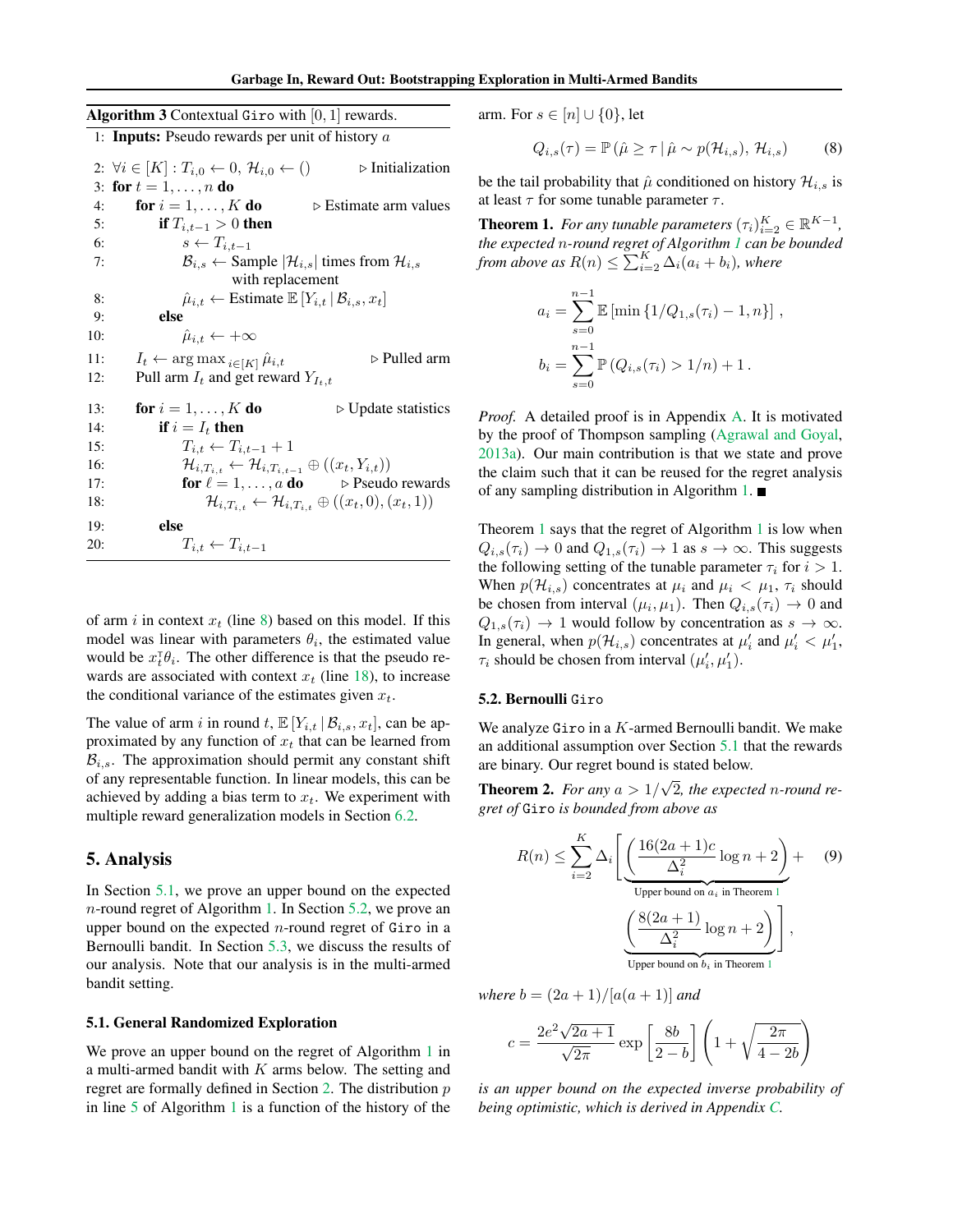*Proof.* The claim is proved in Appendix [B.](#page-11-0) The key steps in the analysis are outlined below.

Since Giro is an instance of Algorithm [1,](#page-2-1) we prove Theorem [2](#page-4-5) using Theorem [1,](#page-4-4) where we instantiate distribution specific artifacts. In the notation of Section [5.1,](#page-4-2)  $Q_{i,s}(\tau)$  in [\(8\)](#page-4-6) is the probability that the mean reward in the bootstrap sample  $\mathcal{B}_{i,s}$  of arm i after s pulls is at least  $\tau$ , conditioned on history  $\mathcal{H}_{i,s}$ .

Fix any suboptimal arm  $i$ . Based on Section [4.2,](#page-3-7) the mean reward in  $\mathcal{B}_{i,s}$  concentrates at  $\mu'_i = (\mu_i + a)/\alpha$ , where  $\alpha = 2a + 1$ . Following the discussion on the choice of  $\tau_i$ in Section [5.1,](#page-4-2) we set  $\tau_i = (\mu_i + a)/\alpha + \Delta_i/(2\alpha)$ , which is the average of  $\mu'_i$  and  $\mu'_1$ . Recall that  $V_{i,s}$  is the number of ones in history  $\mathcal{H}_{i,s}$  and  $U_{i,s}$  is the number of ones in its bootstrap sample  $\mathcal{B}_{i,s}$ . Then  $Q_{i,s}(\tau_i)$  can be written as

$$
Q_{i,s}(\tau_i) = \mathbb{P}\left(\frac{U_{i,s}}{\alpha s} \ge \frac{\mu_i + a}{\alpha} + \frac{\Delta_i}{2\alpha} \middle| V_{i,s}\right) \text{ for } s > 0,
$$
  

$$
Q_{i,0}(\tau_i) = 1,
$$

where  $Q_{i,0}(\tau_i) = 1$  because of the initialization in line [10](#page-2-9) of Giro. We define  $Q_{1,s}(\tau_i)$  analogously, by replacing  $U_{i,s}$ with  $U_{1,s}$  and  $V_{i,s}$  with  $V_{1,s}$ .

The bound in Theorem [2](#page-4-5) is proved as follows. To simplify notation, we introduce  $a_{i,s} = \mathbb{E} [\min \{1/Q_{1,s}(\tau_i) - 1, n\}]$ and  $b_{i,s} = \mathbb{P} (Q_{i,s}(\tau_i) > 1/n)$ . By concentration,  $a_{i,s}$  and  $b_{i,s}$  are small when the number of pulls s is large, on the order of  $\Delta_i^{-2} \log n$ . When the number of pulls s is small, we bound  $b_{i,s}$  trivially by 1 and  $a_{i,s}$  as

$$
a_{i,s} \leq \mathbb{E} [1/\mathbb{P} (U_{1,s} \geq (\mu_1 + a)s | V_{1,s})],
$$

where the right-hand side is bounded in Appendix [C.](#page-13-0) The analysis in Appendix [C](#page-13-0) is novel and shows that sampling from a binomial distribution with pseudo rewards is sufficiently optimistic.

#### <span id="page-5-0"></span>5.3. Discussion

The regret of Giro is bounded from above in Theorem [2.](#page-4-5) Our bound is  $O(K\Delta^{-1}\log n)$ , where K is the number of arms,  $\Delta = \min_{i>1} \Delta_i$  is the minimum gap, and n is the number of rounds. The bound matches the regret bound of UCB1 in all quantities of interest.

We would like to discuss constants  $a$  and  $c$  in Theorem [2.](#page-4-5) The bound increases with the number of pseudo rewards a. This is expected, because a positive and negative pseudo rewards yield  $2a + 1$  times smaller gaps than in the original problem (Section [4.2\)](#page-3-7). The benefit is that exploration becomes easy. Although the gaps are smaller, Giro outperforms UCB1 in all experiments in Section [6.1,](#page-5-1) even for  $a = 1$ . The experiments also show that the regret of Giro increases with a, as suggested by our bound.

The constant c in Theorem [2](#page-4-5) is defined for all  $a > 1/$ √ 2 and can be large due to the term  $f(b) = \exp[8b/(2 - b)].$ For instance, for  $a = 1$ ,  $b = 3/2$  and  $f(b) \approx e^{24}$ . Fortunately,  $f(b)$  decreases quickly as a increases. For  $a = 2$ ,  $b = 5/6$  and  $f(b) \approx e^{5.7}$ ; and for  $a = 3$ ,  $b = 7/12$  and  $f(b) \approx e^{3.3}$ . Because Giro performs well empirically, as shown in Section [6.1,](#page-5-1) the theoretically-suggested value of c is likely to be loose.

### 6. Experiments

We conduct two experiments. In Section [6.1,](#page-5-1) we evaluate Giro on multi-armed bandit problems. In Section [6.2,](#page-6-0) we evaluate Giro in the contextual bandit setting.

#### <span id="page-5-1"></span>6.1. Multi-Armed Bandit

We run Giro with three different values of  $a: 1, 1/3$ , and 1/10. Our regret analysis in Section [5.3](#page-5-0) justifies the value of  $a = 1$ . The informal argument in Section [4.2](#page-3-7) suggests a less conservative value of  $a = 1/3$ . We implement Giro with real  $a > 0$  as follows. For each arm i, we have two histories after s pulls, with  $|as|$  and  $\lceil as|$  pseudo rewards of each kind. The value of  $\hat{\mu}_{i,t}$  is estimated from the  $\lceil as \rceil$ and  $|as|$  histories with probabilities  $as - |as|$  and  $[a\overline{s}]$  − as, respectively. This interpolation seems natural.

Giro is compared to UCB1 [\(Auer et al.,](#page-8-1) [2002\)](#page-8-1), Bernoulli TS [\(Agrawal and Goyal,](#page-8-7) [2013a\)](#page-8-7), and KL-UCB [\(Garivier and](#page-8-18) [Cappe,](#page-8-18) [2011\)](#page-8-18). The prior in Bernoulli TS is  $Beta(1, 1)$ . We implement TS and KL-UCB with  $[0, 1]$  rewards as described in [Agrawal and Goyal](#page-8-7) [\(2013a\)](#page-8-7). Specifically, for any  $Y_{i,t} \in$ [0, 1], we draw pseudo reward  $\hat{Y}_{i,t} \sim \text{Ber}(Y_{i,t})$  and use it instead of  $Y_{i,t}$ .

We experiment with two classes of  $K$ -armed bandit problems where the reward distribution  $P_i$  of arm i is parameterized by its expected reward  $\mu_i \in [0, 1]$ . The first class is a Bernoulli bandit, where  $P_i = \text{Ber}(\mu_i)$ . Both KL-UCB and TS are near optimal in this class. The second class is a beta bandit, where  $P_i = \text{Beta}(v\mu_i, v(1 - \mu_i))$  for  $v \ge 1$ . Both KL-UCB and TS can solve such problems, but are not statistically optimal anymore. We experiment with  $v = 4$ , which leads to rewards of higher variances; and  $v = 16$ , which leads to rewards of lower variances. The number of arms is  $K = 10$  and their means are chosen uniformly at random from [0.25, 0.75]. The horizon is  $n = 10k$  rounds.

Our results are reported in Figure [1.](#page-6-1) The strong empirical performance of Giro is apparent. Giro outperforms UCB1 in all problems and for all values of  $a$ . It also outperforms KL-UCB in the beta bandit for all values of  $a$ . Finally, Giro outperforms TS in the beta bandit for  $a = 1/10$ . Although this setting of Giro is purely heuristic, it shows the potential of our proposed method.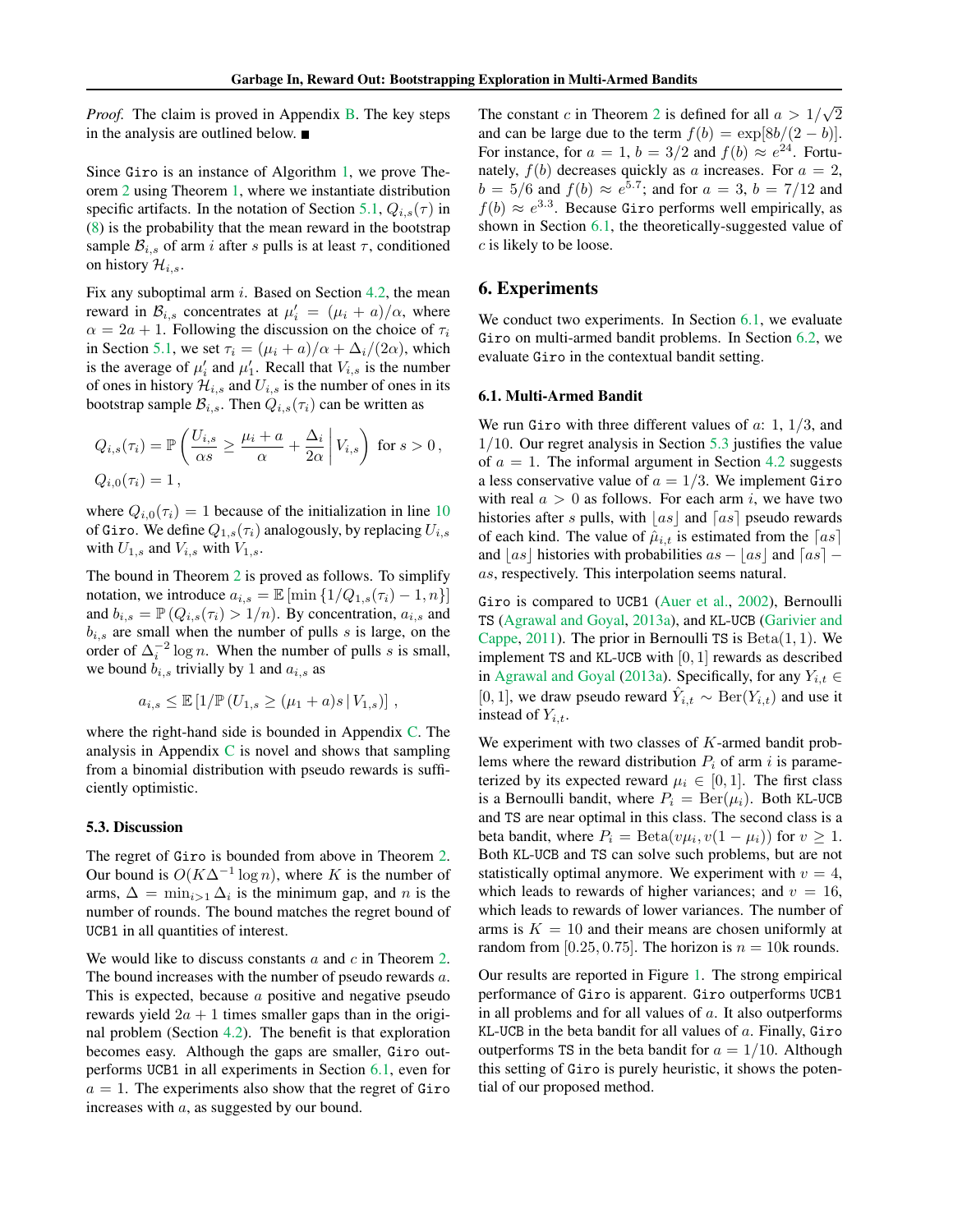

<span id="page-6-1"></span>Figure 1. Comparison of Giro to UCB1, KL-UCB, and TS on three multi-armed bandit problems in Section [6.1.](#page-5-1) The regret is reported as a function of round n. The results are averaged over 100 runs. To reduce clutter, the legend is split between the first two plots.



<span id="page-6-2"></span>Figure 2. Comparison of Giro to LinUCB, LinTS, and the  $\epsilon$ -greedy policy on three contextual problems in Section [6.2.](#page-6-0) The reward is reported as a function of round  $n$ . The results are averaged over  $5$  runs. To reduce clutter, the legend is split between the first two plots.

The goal of our experiments was to show that Giro performs well in general, not that it outperforms near-optimal algorithms for well-established classes of bandit problems. Giro is meant to be general, as shown in Section [6.2.](#page-6-0)

### <span id="page-6-0"></span>6.2. Contextual Bandit

We conduct contextual bandit experiments on multi-class classification problems [\(Agarwal et al.,](#page-8-19) [2014;](#page-8-19) [Elmachtoub](#page-8-16) [et al.,](#page-8-16) [2017;](#page-8-16) [Riquelme et al.,](#page-9-4) [2018\)](#page-9-4), where arm  $i \in [K]$ corresponds to class  $i$ . In round  $t$ , the algorithm observes context  $x_t \in \mathbb{R}^d$  and pulls an arm. It receives a reward of one if the pulled arm is the correct class, and zero otherwise. Each arm maintains independent statistics that map context  $x_t$  to a binary reward. We use three datasets from [Riquelme et al.](#page-9-4) [\(2018\)](#page-9-4): Adult ( $d = 94, K = 14$ ), Statlog  $(d = 9, K = 7)$ , and CovType  $(d = 54, K = 7)$ .

The horizon is  $n = 50k$  rounds and we average our results over 5 runs. Giro is compared to LinUCB [\(Abbasi-Yadkori](#page-8-6) [et al.,](#page-8-6) [2011\)](#page-8-6), LinTS [\(Agrawal and Goyal,](#page-8-4) [2013b\)](#page-8-4), and the  $\epsilon$ -greedy policy (EG) [\(Auer et al.,](#page-8-1) [2002\)](#page-8-1). We also implemented UCB-GLM [\(Li et al.,](#page-8-9) [2017\)](#page-8-9). UCB-GLM over-explored and performed worse than our other baselines. Therefore, we do not report its results in this paper.

We experiment with three reward generalization models in Giro and EG: linear (suffix *lin* in plots), logistic (suffix *log* in plots), and a single hidden-layer fully-connected neural network (suffix *nn* in plots) with ten hidden neurons. We experimented with different exploration schedules for EG. The best schedule across all datasets was  $\epsilon_t = b/t$ , where b is set to attain  $1\%$  exploration in n rounds. Note that this tuning gives EG an unfair advantage over other algorithms. We tune EG because it performs poorly without tuning.

In Giro,  $a = 1$  in all experiments. The parameters of the reward generalization model (line [8](#page-2-8) in Algorithm [3\)](#page-4-1) are fit in each round using maximum likelihood estimation. We solve the problem using stochastic optimization, which is initialized by the solution in the previous round. In linear and logistic models, we optimize until the error drops below  $10^{-3}$ . In neural networks, we make one pass over the whole history. To ensure reproducibility of our results, we use public optimization libraries. For linear and logistic models, we use scikit-learn [\(Pedregosa et al.,](#page-9-8) [2011\)](#page-9-8) with stochastic optimization and its default settings. For neural networks, we use Keras [\(Chollet et al.,](#page-8-20) [2015\)](#page-8-20) with a ReLU hidden layer and a sigmoid output layer, along with SGD and its default settings. In comparison, [Elmachtoub et al.](#page-8-16) [\(2017\)](#page-8-16) and [Tang et al.](#page-9-6) [\(2015\)](#page-9-6) approximate bootstrapping by an ensemble of models. In general, our approach yields similar results to [Elmachtoub et al.](#page-8-16) [\(2017\)](#page-8-16) at a lower computational cost, and better results than [Tang et al.](#page-9-6) [\(2015\)](#page-9-6) without any tuning.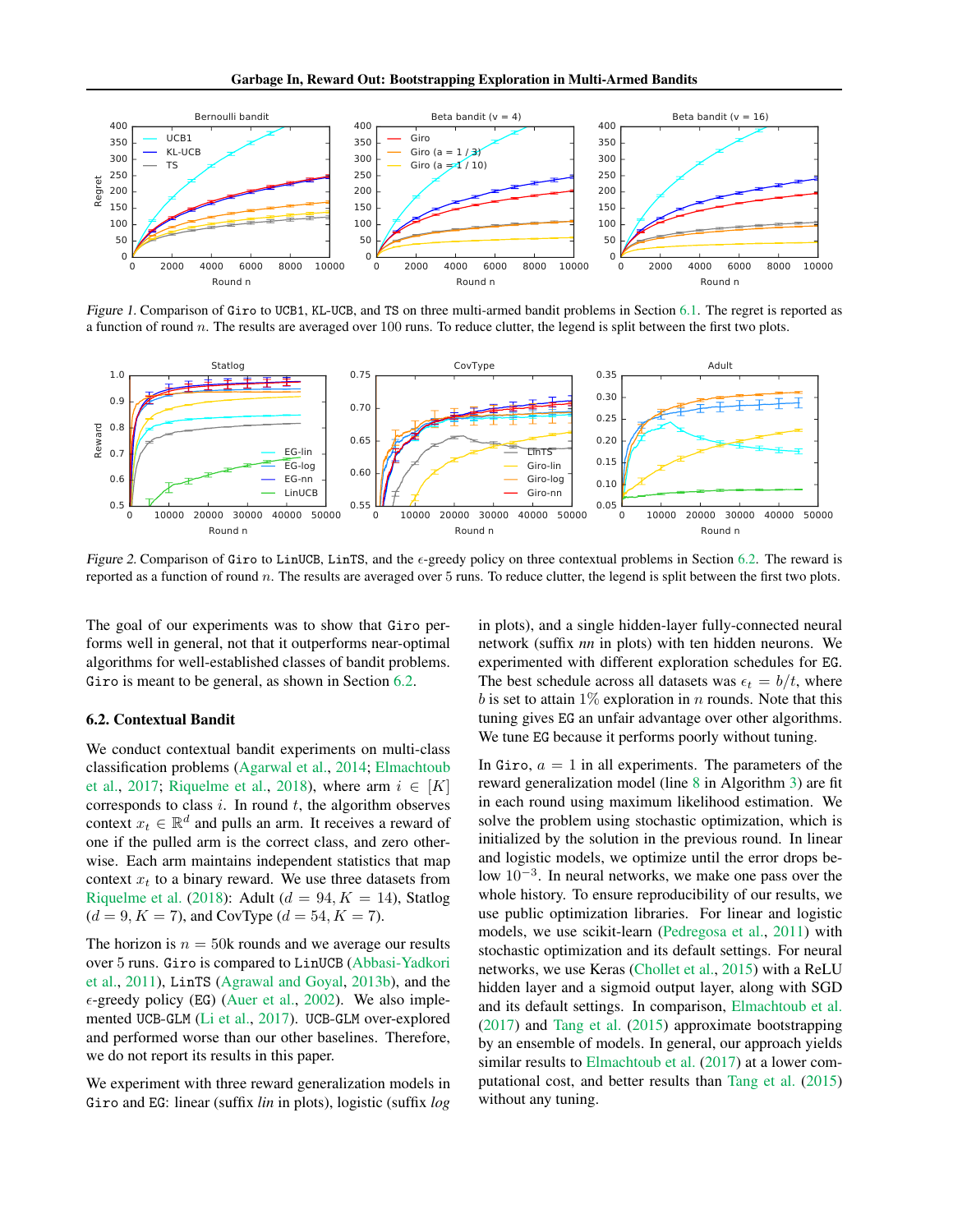Since we compare different bandit algorithms and reward generalization models, we use the expected per-round reward in *n* rounds,  $\mathbb{E}\left[\sum_{t=1}^{n} Y_{I_t,t}\right]/n$ , as our metric. We report it for all algorithms in all datasets in Figure [2.](#page-6-2) We observe the following trends. First, both linear methods, LinTS and LinUCB, perform the worst.<sup>[1](#page-7-1)</sup> Second, linear Giro and EG are comparable in the Statlog and CovType datasets. In the Adult dataset, EG does not explore enough for the relatively larger number of arms. In contrast, Giro explores enough and performs well. Third, the non-linear variants of EG and Giro generally outperform their linear counterparts. The most expressive model, the neural network, outperforms the logistic model in both the Statlog and CovType datasets. In the Adult dataset, the neural network performs the worst and we do not plot it. To investigate this further, we trained a neural network offline for each arm with all available data. Even then, the neural network performed worse than a linear model. We conclude that the poor performance of neural networks is caused by poor generalization and not the lack of exploration.

# <span id="page-7-0"></span>7. Related Work

[Osband and Van Roy](#page-9-5) [\(2015\)](#page-9-5) proposed a bandit algorithm, which they call BootstrapThompson; that pulls the arm with the highest bootstrap mean, which is estimated from a history with pseudo rewards. They also showed in a Bernoulli bandit that BootstrapThompson is equivalent to Thompson sampling. [Vaswani et al.](#page-9-7) [\(2018\)](#page-9-7) generalized this result to categorical and Gaussian rewards. In relation to these works, we make the following contributions. First, Giro is an instance of BootstrapThompson with non-parametric bootstrapping. The novelty in Giro is in the design of pseudo rewards, which are added after each pull of the arm and have extreme values. Second, our regret analysis of Giro is the first proof that justifies the use of non-parametric bootstrapping, the most common form of bootstrapping, for exploration. Finally, Algorithm [1](#page-2-1) is more general than BootstrapThompson. Its analysis in Section [5.1](#page-4-2) shows that randomization alone, not necessarily by posterior sampling, induces exploration.

[Eckles and Kaptein](#page-8-15) [\(2014\)](#page-8-15) approximated the posterior of each arm in a multi-armed bandit by multiple bootstrap samples of its history. In round  $t$ , the agent chooses randomly one sample per arm and then pulls the arm with the highest mean reward in that sample. The observed reward is added with probability 0.5 to all samples of the history. A similar method was proposed in contextual bandits by [Tang et al.](#page-9-6) [\(2015\)](#page-9-6). The key difference is that the observed reward is added to all samples of the history with random

Poisson weights that control its importance. [Elmachtoub](#page-8-16) [et al.](#page-8-16) [\(2017\)](#page-8-16) proposed bootstrapping with decision trees in contextual bandits. [Tang et al.](#page-9-6) [\(2015\)](#page-9-6) and [Elmachtoub](#page-8-16) [et al.](#page-8-16) [\(2017\)](#page-8-16) also provided limited theoretical justification for bootstrapping as a form of posterior sampling. But this justification is not strong enough to derive regret bounds. We prove regret bounds and do not view bootstrapping as an approximation to posterior sampling.

[Baransi et al.](#page-8-14) [\(2014\)](#page-8-14) proposed a sampling technique that equalizes the histories of arms in a 2-armed bandit. Let  $n_1$ and  $n_2$  be the number of rewards of arms 1 and 2, respectively. Let  $n_1 < n_2$ . Then the value of arm 1 is estimated by its empirical mean and the value of arm 2 is estimated by the empirical mean in the bootstrap sample of its history of size  $n_1$ . [Baransi et al.](#page-8-14) [\(2014\)](#page-8-14) bounded the regret of their algorithm and [Osband and Van Roy](#page-9-5) [\(2015\)](#page-9-5) showed empirically that its regret can be linear.

# 8. Conclusions

We propose Giro, a novel bandit algorithm that pulls the arm with the highest mean reward in a non-parametric bootstrap sample of its history with pseudo rewards. The pseudo rewards are designed such that the bootstrap mean is optimistic with a high probability. We analyze Giro and bound its n-round regret. This is the first formal proof that justifies the use of non-parametric bootstrapping, the most common form of bootstrapping, for exploration. Giro can be easily applied to structured problems, and we evaluate it on both synthetic and real-world problems.

Our upper bound on the regret of randomized exploration in Theorem [1](#page-4-4) is very general, and says that any algorithm that controls the tails of the sampling distribution  $p$  in Algorithm [1](#page-2-1) has low regret. This shows that any appropriate randomization, not necessarily posterior sampling, can be used for exploration. In future work, we plan to investigate other randomized algorithms that easily generalize to complex problems, such as pull the arm with the highest empirical mean with randomized pseudo rewards [\(Kveton](#page-8-21) [et al.,](#page-8-21) [2019a\)](#page-8-21). We believe that the key ideas in the proof of Theorem [1](#page-4-4) can be generalized to structured problems, such as linear bandits [\(Kveton et al.,](#page-8-22) [2019b\)](#page-8-22).

History resampling is computationally expensive, because the history of the arm has to be resampled in each round. This can be avoided in some cases. In a Bernoulli bandit, Giro can be implemented efficiently, because the value of the arm can be drawn from a binomial distribution, as discussed in Section [4.2.](#page-3-7) A natural computationally-efficient substitute for resampling is an ensemble of fixed perturbations of the history, as in ensemble sampling [\(Lu and Van](#page-8-13) [Roy,](#page-8-13) [2017\)](#page-8-13). We plan to investigate it in future work.

<span id="page-7-1"></span><sup>1</sup> LinUCB and LinTS are the worst performing methods in the CovType and Adult datasets, respectively. Since we want to show most rewarding parts of the plots, we do not plot these results.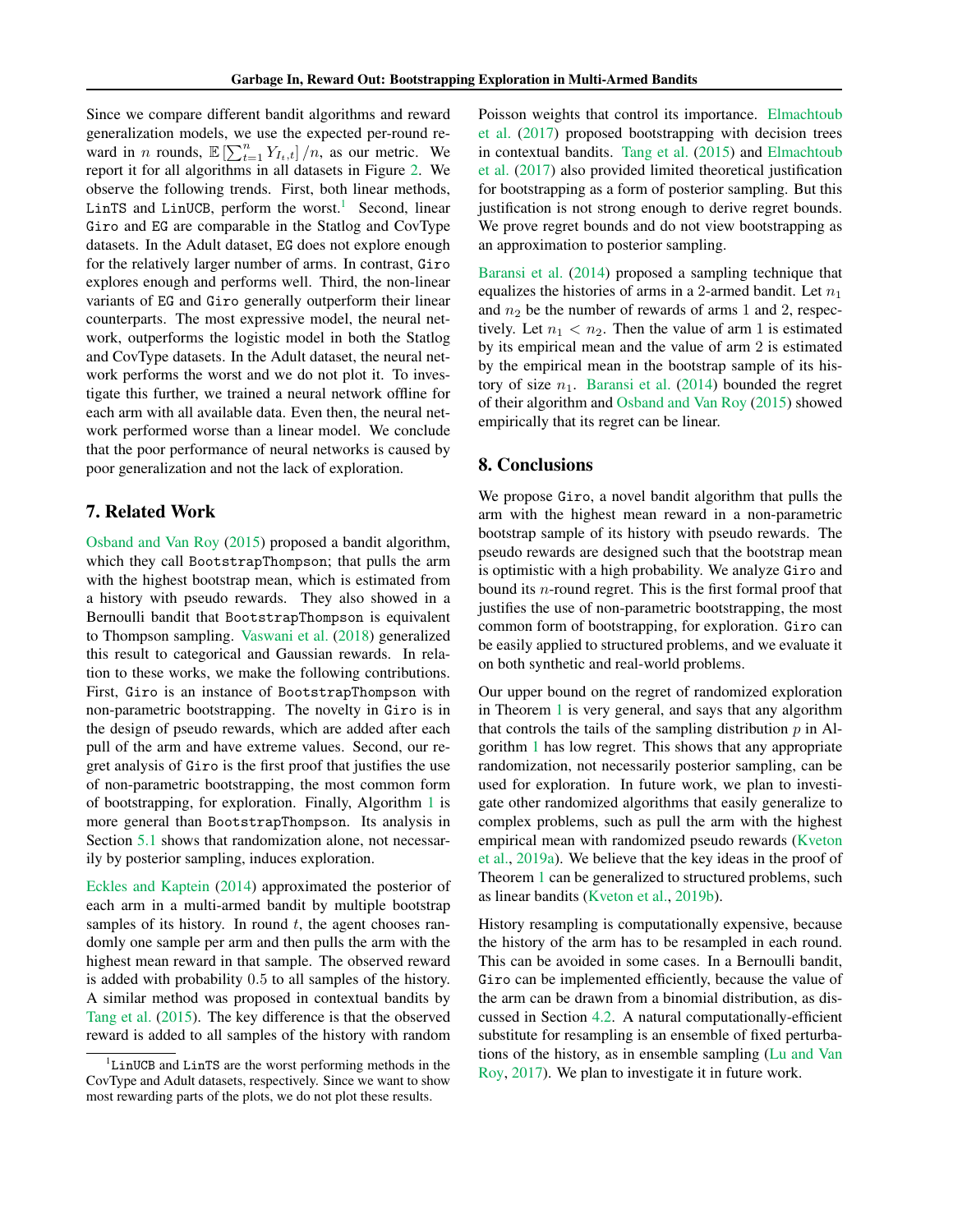# References

- <span id="page-8-6"></span>Yasin Abbasi-Yadkori, David Pal, and Csaba Szepesvari. Improved algorithms for linear stochastic bandits. In *Advances in Neural Information Processing Systems 24*, pages 2312–2320, 2011.
- <span id="page-8-19"></span>Alekh Agarwal, Daniel Hsu, Satyen Kale, John Langford, Lihong Li, and Robert Schapire. Taming the monster: A fast and simple algorithm for contextual bandits. In *Proceedings of the 31st International Conference on Machine Learning*, pages 1638–1646, 2014.
- <span id="page-8-7"></span>Shipra Agrawal and Navin Goyal. Further optimal regret bounds for Thompson sampling. In *Proceedings of the 16th International Conference on Artificial Intelligence and Statistics*, pages 99–107, 2013a.
- <span id="page-8-4"></span>Shipra Agrawal and Navin Goyal. Thompson sampling for contextual bandits with linear payoffs. In *Proceedings of the 30th International Conference on Machine Learning*, pages 127–135, 2013b.
- <span id="page-8-1"></span>Peter Auer, Nicolo Cesa-Bianchi, and Paul Fischer. Finitetime analysis of the multiarmed bandit problem. *Machine Learning*, 47:235–256, 2002.
- <span id="page-8-14"></span>Akram Baransi, Odalric-Ambrym Maillard, and Shie Mannor. Sub-sampling for multi-armed bandits. In *Proceeding of European Conference on Machine Learning and Principles and Practice of Knowledge Discovery in Databases*, 2014.
- <span id="page-8-20"></span>Francois Chollet et al. Keras. <https://keras.io>, 2015.
- <span id="page-8-5"></span>Varsha Dani, Thomas Hayes, and Sham Kakade. Stochastic linear optimization under bandit feedback. In *Proceedings of the 21st Annual Conference on Learning Theory*, pages 355–366, 2008.
- <span id="page-8-23"></span>Joseph Doob. *Stochastic Processes*. John Wiley & Sons, 1953.
- <span id="page-8-15"></span>Dean Eckles and Maurits Kaptein. Thompson sampling with the online bootstrap. *CoRR*, abs/1410.4009, 2014. URL <http://arxiv.org/abs/1410.4009>.
- <span id="page-8-17"></span>Bradley Efron and Robert Tibshirani. Bootstrap methods for standard errors, confidence intervals, and other measures of statistical accuracy. *Statistical Science*, 1(1): 54–75, 1986.
- <span id="page-8-16"></span>Adam Elmachtoub, Ryan McNellis, Sechan Oh, and Marek Petrik. A practical method for solving contextual bandit problems using decision trees. In *Proceedings of the 33rd Conference on Uncertainty in Artificial Intelligence*, 2017.
- <span id="page-8-8"></span>Sarah Filippi, Olivier Cappe, Aurelien Garivier, and Csaba Szepesvari. Parametric bandits: The generalized linear case. In *Advances in Neural Information Processing Systems 23*, pages 586–594, 2010.
- <span id="page-8-18"></span>Aurelien Garivier and Olivier Cappe. The KL-UCB algorithm for bounded stochastic bandits and beyond. In *Proceeding of the 24th Annual Conference on Learning Theory*, pages 359–376, 2011.
- <span id="page-8-11"></span>Aditya Gopalan, Shie Mannor, and Yishay Mansour. Thompson sampling for complex online problems. In *Proceedings of the 31st International Conference on Machine Learning*, pages 100–108, 2014.
- <span id="page-8-10"></span>Kwang-Sung Jun, Aniruddha Bhargava, Robert Nowak, and Rebecca Willett. Scalable generalized linear bandits: Online computation and hashing. In *Advances in Neural Information Processing Systems 30*, pages 98– 108, 2017.
- <span id="page-8-12"></span>Jaya Kawale, Hung Bui, Branislav Kveton, Long Tran-Thanh, and Sanjay Chawla. Efficient Thompson sampling for online matrix-factorization recommendation. In *Advances in Neural Information Processing Systems 28*, pages 1297–1305, 2015.
- <span id="page-8-21"></span>Branislav Kveton, Csaba Szepesvari, Mohammad Ghavamzadeh, and Craig Boutilier. Perturbed-history exploration in stochastic multi-armed bandits. In *Proceedings of the 28th International Joint Conference on Artificial Intelligence*, 2019a.
- <span id="page-8-22"></span>Branislav Kveton, Csaba Szepesvari, Mohammad Ghavamzadeh, and Craig Boutilier. Perturbed-history exploration in stochastic linear bandits. In *Proceedings of the 35th Conference on Uncertainty in Artificial Intelligence*, 2019b.
- <span id="page-8-0"></span>T. L. Lai and Herbert Robbins. Asymptotically efficient adaptive allocation rules. *Advances in Applied Mathematics*, 6(1):4–22, 1985.
- <span id="page-8-2"></span>Tor Lattimore and Csaba Szepesvari. *Bandit Algorithms*. Cambridge University Press, 2019.
- <span id="page-8-3"></span>Lihong Li, Wei Chu, John Langford, and Robert Schapire. A contextual-bandit approach to personalized news article recommendation. In *Proceedings of the 19th International Conference on World Wide Web*, 2010.
- <span id="page-8-9"></span>Lihong Li, Yu Lu, and Dengyong Zhou. Provably optimal algorithms for generalized linear contextual bandits. In *Proceedings of the 34th International Conference on Machine Learning*, pages 2071–2080, 2017.
- <span id="page-8-13"></span>Xiuyuan Lu and Benjamin Van Roy. Ensemble sampling. In *Advances in Neural Information Processing Systems 30*, pages 3258–3266, 2017.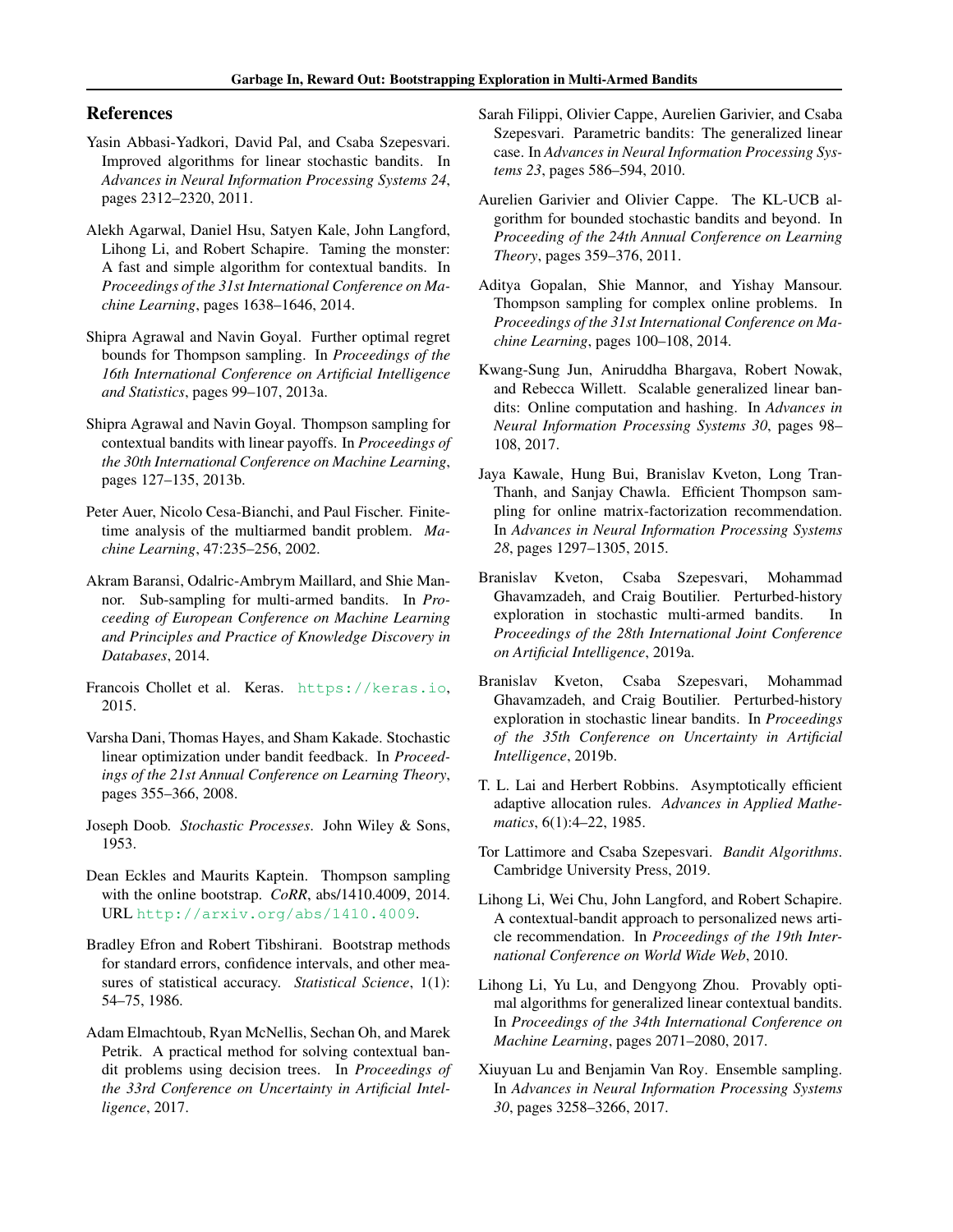- <span id="page-9-5"></span>Ian Osband and Benjamin Van Roy. Bootstrapped Thompson sampling and deep exploration. *CoRR*, abs/1507.00300, 2015. URL [http://arxiv.org/](http://arxiv.org/abs/1507.00300) [abs/1507.00300](http://arxiv.org/abs/1507.00300).
- <span id="page-9-8"></span>Fabian Pedregosa, Gael Varoquaux, Alexandre Gramfort, Vincent Michel, Bertrand Thirion, Olivier Grisel, Mathieu Blondel, Peter Prettenhofer, Ron Weiss, Vincent Dubourg, Jake VanderPlas, Alexandre Passos, David Cournapeau, Matthieu Brucher, Matthieu Perrot, and Edouard Duchesnay. Scikit-learn: Machine learning in Python. *Journal of Machine Learning Research*, 12: 2825–2830, 2011.
- <span id="page-9-4"></span>Carlos Riquelme, George Tucker, and Jasper Snoek. Deep Bayesian bandits showdown: An empirical comparison of Bayesian deep networks for Thompson sampling. In *Proceedings of the 6th International Conference on Learning Representations*, 2018.
- <span id="page-9-0"></span>Paat Rusmevichientong and John Tsitsiklis. Linearly parameterized bandits. *Mathematics of Operations Research*, 35(2):395–411, 2010.
- <span id="page-9-2"></span>Richard Sutton and Andrew Barto. *Reinforcement Learning: An Introduction*. MIT Press, Cambridge, MA, 1998.
- <span id="page-9-6"></span>Liang Tang, Yexi Jiang, Lei Li, Chunqiu Zeng, and Tao Li. Personalized recommendation via parameter-free contextual bandits. In *Proceedings of the 38th International ACM SIGIR Conference on Research and Development in Information Retrieval*, pages 323–332, 2015.
- <span id="page-9-1"></span>William R. Thompson. On the likelihood that one unknown probability exceeds another in view of the evidence of two samples. *Biometrika*, 25(3-4):285–294, 1933.
- <span id="page-9-7"></span>Sharan Vaswani, Branislav Kveton, Zheng Wen, Anup Rao, Mark Schmidt, and Yasin Abbasi-Yadkori. New insights into bootstrapping for bandits. *CoRR*, abs/1805.09793, 2018. URL [http://arxiv.org/abs/1805.](http://arxiv.org/abs/1805.09793) [09793](http://arxiv.org/abs/1805.09793).
- <span id="page-9-3"></span>Lijun Zhang, Tianbao Yang, Rong Jin, Yichi Xiao, and Zhi-Hua Zhou. Online stochastic linear optimization under one-bit feedback. In *Proceedings of the 33rd International Conference on Machine Learning*, pages 392–401, 2016.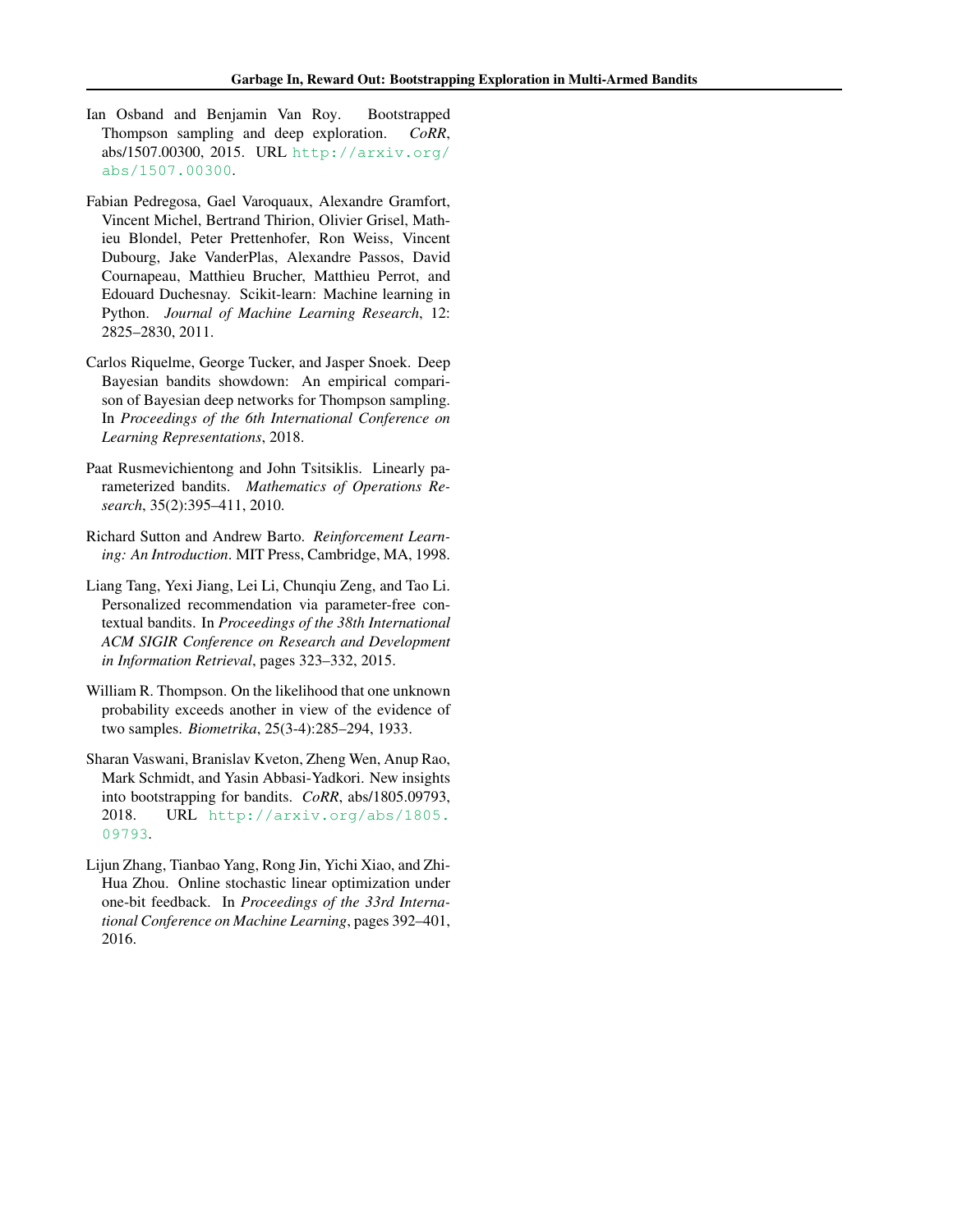# <span id="page-10-0"></span>A. Proof of Theorem [1](#page-4-4)

We generalize the analysis of [Agrawal and Goyal](#page-8-7) [\(2013a\)](#page-8-7). Since arm 1 is optimal, the regret can be written as

<span id="page-10-1"></span>
$$
R(n) = \sum_{i=2}^{K} \Delta_i \mathbb{E}[T_{i,n}].
$$

In the rest of the proof, we bound  $\mathbb{E}[T_{i,n}]$  for each suboptimal arm i. Fix arm  $i > 1$ . Let  $E_{i,t} = \{\hat{\mu}_{i,t} \leq \tau_i\}$  and  $\overline{E}_{i,t}$  be the complement of  $E_{i,t}$ . Then  $\mathbb{E}[T_{i,n}]$  can be decomposed as

$$
\mathbb{E}\left[T_{i,n}\right] = \mathbb{E}\left[\sum_{t=1}^{n} \mathbb{1}\{I_t = i\}\right] = \mathbb{E}\left[\sum_{t=1}^{n} \mathbb{1}\{I_t = i, E_{i,t} \text{ occurs}\}\right] + \mathbb{E}\left[\sum_{t=1}^{n} \mathbb{1}\{I_t = i, \bar{E}_{i,t} \text{ occurs}\}\right].
$$
 (10)

TERM  $b_i$  in the Upper Bound

We start with the second term in [\(10\)](#page-10-1), which corresponds to  $b_i$  in our claim. This term can be tightly bounded based on the observation that event  $\bar{E}_{t,i}$  is unlikely when  $T_{i,t}$  is "large". Let  $\mathcal{T} = \{t \in [n] : Q_{i,T_{i,t-1}}(\tau_i) > 1/n\}$ . Then

$$
\mathbb{E}\left[\sum_{t=1}^{n} \mathbb{1}\left\{I_{t}=i,\bar{E}_{i,t} \text{ occurs}\right\}\right] \leq \mathbb{E}\left[\sum_{t\in\mathcal{T}} \mathbb{1}\left\{I_{t}=i\right\}\right] + \mathbb{E}\left[\sum_{t\notin\mathcal{T}} \mathbb{1}\left\{\bar{E}_{i,t}\right\}\right]
$$

$$
\leq \mathbb{E}\left[\sum_{s=0}^{n-1} \mathbb{1}\left\{Q_{i,s}(\tau_{i})>1/n\right\}\right] + \mathbb{E}\left[\sum_{t\notin\mathcal{T}}\frac{1}{n}\right]
$$

$$
\leq \sum_{s=0}^{n-1} \mathbb{P}\left(Q_{i,s}(\tau_{i})>1/n\right) + 1.
$$

### TERM  $a_i$  in the Upper Bound

Now we focus on the first term in [\(10\)](#page-10-1), which corresponds to  $a_i$  in our claim. Without loss of generality, we assume that Algorithm [1](#page-2-1) is implemented as follows. When arm 1 is pulled for the  $s$ -th time, the algorithm generates an infinite i.i.d. sequence  $(\hat{\mu}_{\ell}^{(s)})$  $\ell^{(s)}_{\ell}$ ) $\ell \sim p(\mathcal{H}_{1,s})$ . Then, instead of sampling  $\hat{\mu}_{1,t} \sim p(\mathcal{H}_{1,s})$  in round t when  $T_{1,t-1} = s$ ,  $\hat{\mu}_{1,t}$  is substituted with  $\hat{\mu}_{t}^{(s)}$ . Let  $M = \{t \in [n] : \max_{j>1} \hat{\mu}_{j,t} \leq \tau_i\}$  be round indices where the values of all suboptimal arms are at most  $\tau_i$ and

$$
A_s = \left\{ t \in M : \hat{\mu}_t^{(s)} \le \tau_i, T_{1,t-1} = s \right\}
$$

be its subset where the value of arm 1 is at most  $\tau_i$  and the arm was pulled s times before. Then

$$
\sum_{t=1}^{n} \mathbb{1}\{I_t = i, E_{i,t} \text{ occurs}\} \le \sum_{t=1}^{n} \mathbb{1}\left\{\max_{j} \hat{\mu}_{j,t} \le \tau_i\right\} = \sum_{s=0}^{n-1} \sum_{t=1}^{n} \mathbb{1}\left\{\max_{j} \hat{\mu}_{j,t} \le \tau_i, T_{1,t-1} = s\right\}.
$$

In the next step, we bound  $|A_s|$ . Let

$$
\Lambda_s = \min \left\{ t \in M : \hat{\mu}_t^{(s)} > \tau_i, T_{1,t-1} \geq s \right\}
$$

be the index of the first round in M where the value of arm 1 is larger than  $\tau_i$  and the arm was pulled at least s times before. If such  $\Lambda_s$  does not exist, we set  $\Lambda_s = n$ . Let

$$
B_s = \left\{ t \in M \cap [\Lambda_s] : \hat{\mu}_t^{(s)} \le \tau_i, T_{1,t-1} \ge s \right\}
$$

be a subset of  $M \cap [\Lambda_s]$  where the value of arm 1 is at most  $\tau_i$  and the arm was pulled at least s times before.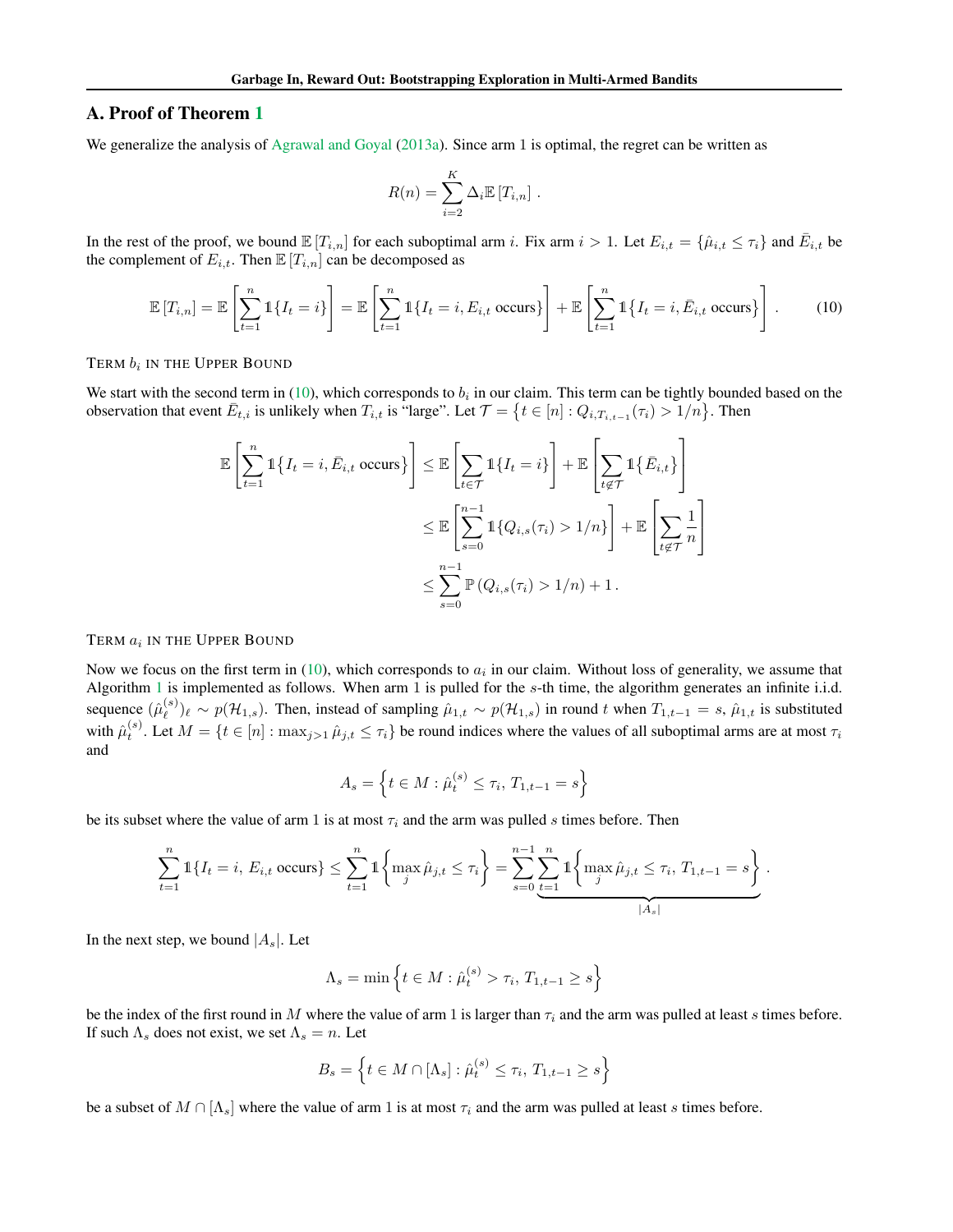We claim that  $A_s \subseteq B_s$ . By contradiction, suppose that there exists  $t \in A_s$  such that  $t \notin B_s$ . Then it must be true that  $\Lambda_s < t$ , from the definitions of  $A_s$  and  $B_s$ . From the definition of  $\Lambda_s$ , we know that arm 1 was pulled in round  $\Lambda_s$ , after it was pulled at least s times before. Therefore, it cannot be true that  $T_{1,t-1} = s$ , and thus  $t \notin A_s$ . Therefore,  $A_s \subseteq B_s$  and  $|A_s| \leq |B_s|$ . In the next step, we bound  $|B_s|$  in expectation.

Let  $\mathcal{F}_t = \sigma(\mathcal{H}_{1,T_{1,t}},\ldots,\mathcal{H}_{K,T_K},I_1,\ldots,I_t)$  be the  $\sigma$ -algebra generated by arm histories and pulled arms by the end of round t, for  $t \in [n] \cup \{0\}$ . Let  $P_s = \min \{t \in [n] : T_{1,t-1} = s\}$  be the index of the first round where arm 1 was pulled s times before. If such  $P_s$  does not exist, we set  $P_s = n + 1$ . Note that  $P_s$  is a stopping time with respect to filtration  $(\mathcal{F}_t)_t$ . Hence,  $\mathcal{G}_s = \mathcal{F}_{P_s-1}$  is well-defined and thanks to  $|A_s| \leq n$ , we have

$$
\mathbb{E} [ |A_s| ] = \mathbb{E} [ \min \left\{ \mathbb{E} [ |A_s| | \mathcal{G}_s ] , n \right\} ] \leq \mathbb{E} [ \min \left\{ \mathbb{E} [ |B_s| | \mathcal{G}_s ] , n \right\} ] .
$$

We claim that  $\mathbb{E}[|B_s| \,|\, \mathcal{G}_s] \leq 1/Q_{1,s}(\tau_i) - 1$ . First, note that  $|B_s|$  can be rewritten as

$$
|B_s| = \sum_{t=P_s}^{\Lambda_s} \epsilon_t \rho_t ,
$$

where  $\epsilon_t = \mathbb{1}\{\max_{j>1} \hat{\mu}_{j,t} \leq \tau_i\}$  control which  $\rho_t = \mathbb{1}\{\hat{\mu}_t^{(s)} \leq \tau_i\}$  contribute to the sum. Now recall Theorem 5.2 from Chapter III of [Doob](#page-8-23) [\(1953\)](#page-8-23).

**Theorem 3.** Let  $X_1, X_2, \ldots$  and  $Z_1, Z_2, \ldots$  be two sequences of random variables and  $(\mathcal{F}_t)_t$  be a filtration. Let  $(X_t)_t$ *be i.i.d.,*  $X_t$  *be*  $\mathcal{F}_t$  *measurable,*  $Z_t \in \{0,1\}$ *, and*  $Z_t$  *be*  $\mathcal{F}_{t-1}$  *measurable. Let*  $N_t = \min\{t > N_{t-1} : Z_t = 1\}$  *for*  $t \in [m]$ *,*  $N_0 = 0$ , and assume that  $N_m < \infty$  almost surely. Let  $X'_t = X_{N_t}$  for  $t \in [m]$ . Then  $(X'_t)_{t=1}^m$  is i.i.d. and its elements have *the same distribution as*  $X_1$ *.* 

By the above theorem and the definition of  $\Lambda_s$ ,  $|B_s|$  has the same distribution as the number of failed independent draws from  $\text{Ber}(Q_{1,s}(\tau_i))$  until the first success, capped at  $n - P_s$ . It is well known that the expected value of this quantity, without the cap, is bounded by  $1/Q_{1,s}(\tau_i) - 1$ .

Finally, we chain all inequalities and get

$$
\mathbb{E}\left[\sum_{t=1}^n \mathbb{1}\{I_t = i, E_{i,t} \text{ occurs}\}\right] \leq \sum_{s=0}^{n-1} \mathbb{E}\left[\min \{1/Q_{1,s}(\tau_i) - 1, n\}\right].
$$

This concludes our proof.

# <span id="page-11-0"></span>B. Proof of Theorem [2](#page-4-5)

This proof has two parts.

UPPER BOUND ON  $b_i$  in Theorem [1](#page-4-4) (Section [5.1\)](#page-4-2)

Fix suboptimal arm i. To simplify notation, we abbreviate  $Q_{i,s}(\tau_i)$  as  $Q_{i,s}$ . Our first objective is to bound

$$
b_i = \sum_{s=0}^{n-1} \mathbb{P}\left(Q_{i,s} > 1/n\right) + 1.
$$

Fix the number of pulls s. When the number of pulls is "small",  $s \leq \frac{8\alpha}{\Delta^2}$  $\Delta_i^2$  $\log n$ , we bound  $\mathbb{P}\left(Q_{i,s} > 1/n\right)$  trivially by 1. When the number of pulls is "large",  $s > \frac{8\alpha}{\Delta^2}$  $\Delta_i^2$  $\log n$ , we divide the proof based on the event that  $V_{i,s}$  is not much larger than its expectation. Define

$$
E = \left\{ V_{i,s} - (\mu_i + a)s \le \frac{\Delta_i s}{4} \right\}.
$$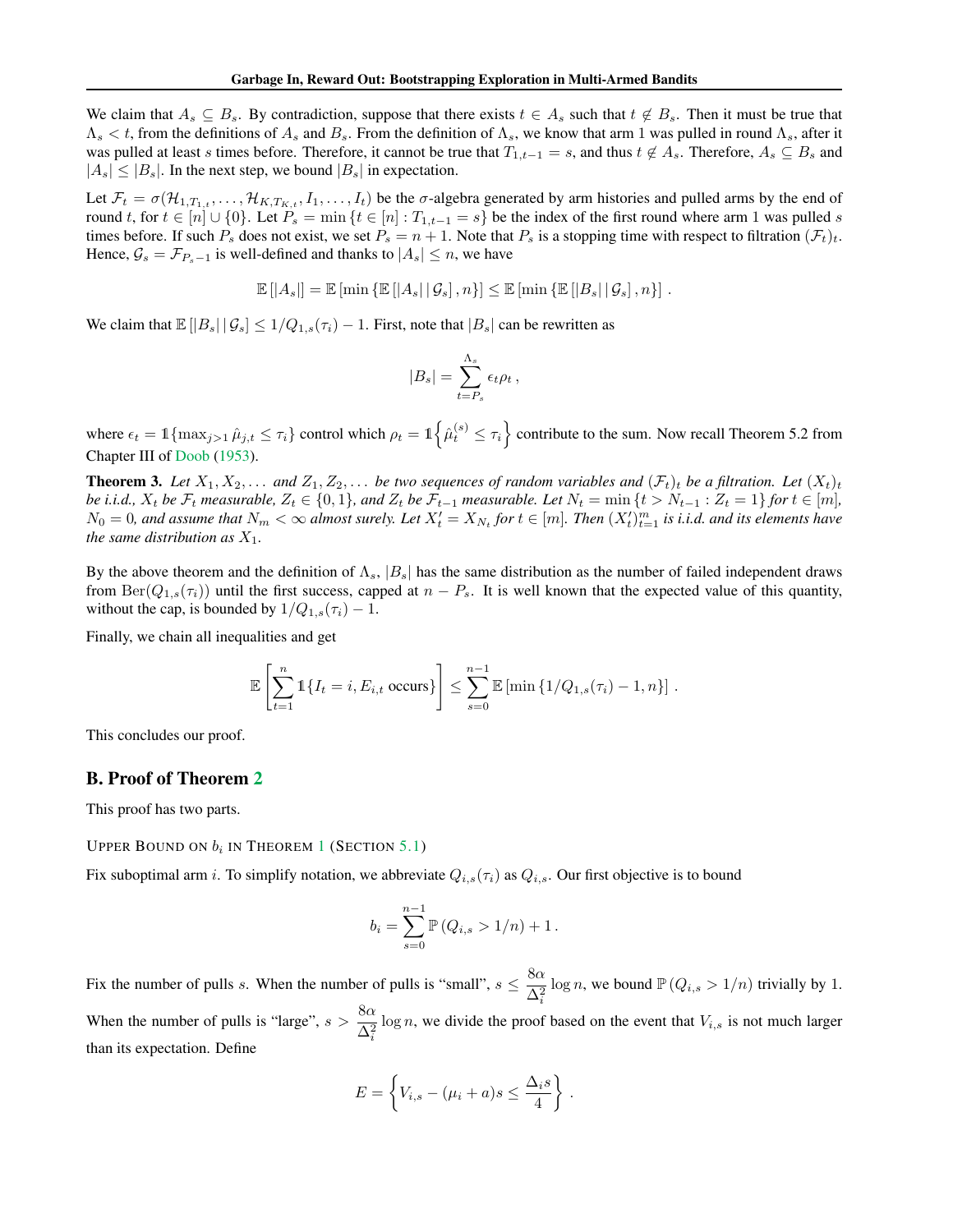On event  $E$ ,

$$
Q_{i,s} = \mathbb{P}\left(U_{i,s} - (\mu_i + a)s \ge \frac{\Delta_i s}{2} \middle| V_{i,s}\right) \le \mathbb{P}\left(U_{i,s} - V_{i,s} \ge \frac{\Delta_i s}{4} \middle| V_{i,s}\right) \le \exp\left[-\frac{\Delta_i^2 s}{8\alpha}\right] \le n^{-1}
$$

,

where the first inequality is from the definition of event  $E$ , the second inequality is by Hoeffding's inequality, and the third inequality is by our assumption on  $s$ . On the other hand, event  $\overline{E}$  is unlikely because

$$
\mathbb{P}\left(\bar{E}\right) \le \exp\left[-\frac{\Delta_i^2 s}{8\alpha}\right] \le n^{-1},
$$

where the first inequality is by Hoeffding's inequality and the last inequality is by our assumption on s. Now we apply the last two inequalities to

$$
\mathbb{P}(Q_{i,s} > 1/n) = \mathbb{E}[\mathbb{P}(Q_{i,s} > 1/n | V_{i,s}) \mathbb{1}\{E\}] + \mathbb{E}[\mathbb{P}(Q_{i,s} > 1/n | V_{i,s}) \mathbb{1}\{\bar{E}\}]
$$
  
 
$$
\leq 0 + \mathbb{E}[\mathbb{1}\{\bar{E}\}] \leq n^{-1}.
$$

Finally, we chain our upper bounds for all  $s \in [n]$  and get the upper bound on  $b_i$  in [\(9\)](#page-4-7).

### Upper Bound on  $a_i$  in Theorem [1](#page-4-4) (Section [5.1\)](#page-4-2)

Fix suboptimal arm  $i$ . Our second objective is to bound

$$
a_i = \sum_{s=0}^{n-1} \mathbb{E}\left[\min\left\{\frac{1}{Q_{1,s}(\tau_i)} - 1, n\right\}\right].
$$

We redefine  $\tau_i$  as  $\tau_i = (\mu_1 + a)/\alpha - \Delta_i/(2\alpha)$  and abbreviate  $Q_{1,s}(\tau_i)$  as  $Q_{1,s}$ . Since i is fixed, this slight abuse of notation should not cause any confusion. For  $s > 0$ , we have

$$
Q_{1,s} = \mathbb{P}\left(\frac{U_{1,s}}{\alpha s} \ge \frac{\mu_1 + a}{\alpha} - \frac{\Delta_i}{2\alpha} \middle| V_{1,s}\right).
$$

Let  $F_s = 1/Q_{1,s} - 1$ . Fix the number of pulls s. When  $s = 0$ ,  $Q_{1,s} = 1$  and  $\mathbb{E}[\min\{F_s, n\}] = 0$ . When the number of pulls is "small",  $0 < s \leq \frac{16\alpha}{\Delta^2}$  $\Delta_i^2$  $\log n$ , we apply the upper bound from Theorem [4](#page-13-1) in Appendix [C](#page-13-0) and get

$$
\mathbb{E}\left[\min\left\{F_s, n\right\}\right] \leq \mathbb{E}\left[1/Q_{1,s}\right] \leq \mathbb{E}\left[1/\mathbb{P}\left(U_{1,s} \geq (\mu_1 + a)s \,|\, V_{1,s}\right)\right] \leq c\,,
$$

where  $c$  is defined in Theorem [2.](#page-4-5) The last inequality is by Theorem [4](#page-13-1) in Appendix [C.](#page-13-0)

When the number of pulls is "large",  $s > \frac{16\alpha}{\Delta^2}$  $\Delta_i^2$  $\log n$ , we divide the proof based on the event that  $V_{1,s}$  is not much smaller than its expectation. Define

$$
E = \left\{ (\mu_1 + a)s - V_{1,s} \le \frac{\Delta_i s}{4} \right\}
$$

.

On event  $E$ ,

$$
Q_{1,s} = \mathbb{P}\left((\mu_1 + a)s - U_{1,s} \le \frac{\Delta_i s}{2} \middle| V_{1,s}\right) = 1 - \mathbb{P}\left((\mu_1 + a)s - U_{1,s} > \frac{\Delta_i s}{2} \middle| V_{1,s}\right)
$$
  
 
$$
\ge 1 - \mathbb{P}\left(V_{1,s} - U_{1,s} > \frac{\Delta_i s}{4} \middle| V_{1,s}\right) \ge 1 - \exp\left[-\frac{\Delta_i^2 s}{8\alpha}\right] \ge \frac{n^2 - 1}{n^2},
$$

where the first inequality is from the definition of event  $E$ , the second inequality is by Hoeffding's inequality, and the third inequality is by our assumption on s. The above lower bound yields

$$
F_s = \frac{1}{Q_{1,s}} - 1 \le \frac{n^2}{n^2 - 1} - 1 = \frac{1}{n^2 - 1} \le n^{-1}
$$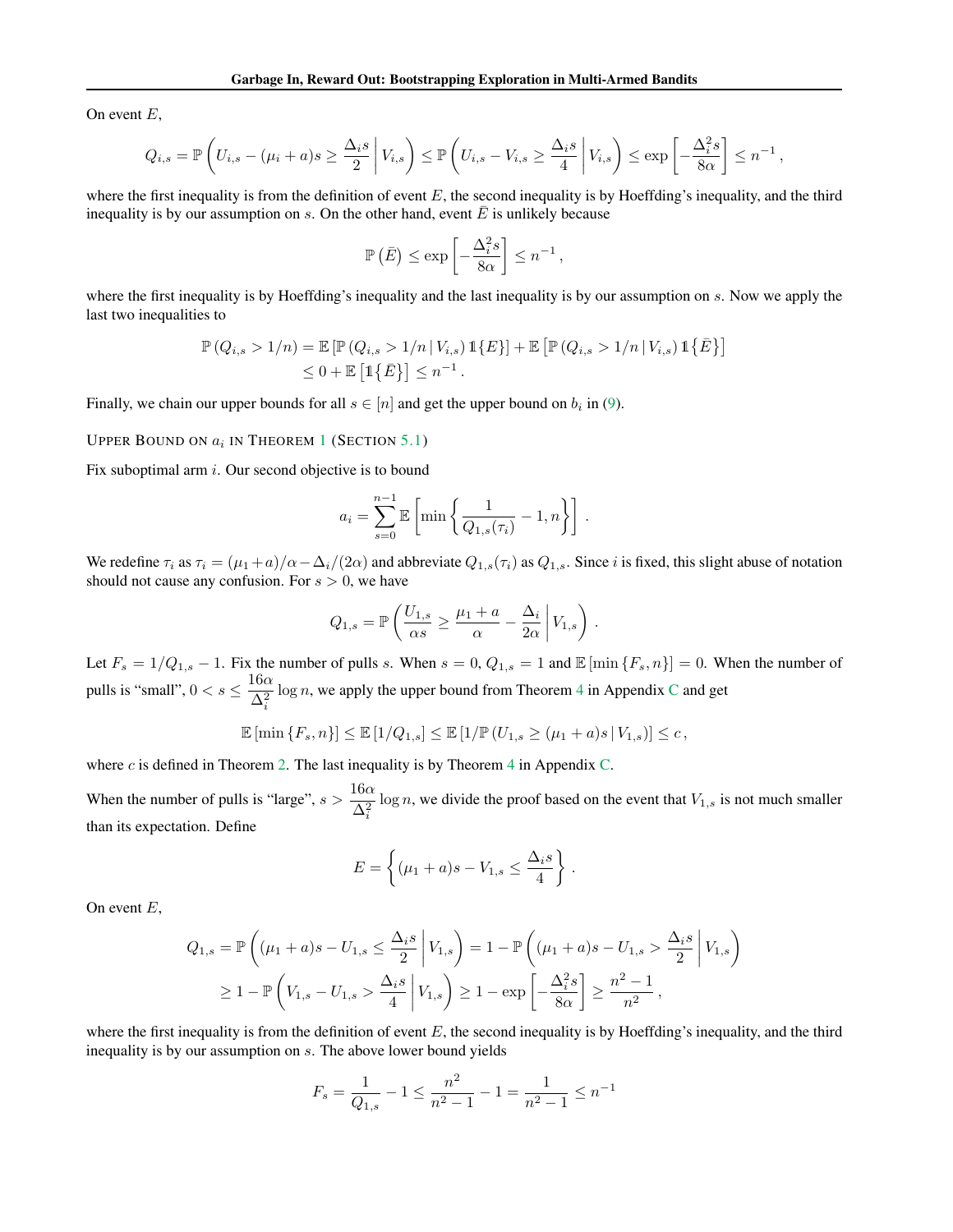for  $n \geq 2$ . On the other hand, event  $\overline{E}$  is unlikely because

$$
\mathbb{P}\left(\bar{E}\right) \le \exp\left[-\frac{\Delta_i^2 s}{8\alpha}\right] \le n^{-2},
$$

where the first inequality is by Hoeffding's inequality and the last inequality is by our assumption on s. Now we apply the last two inequalities to

$$
\mathbb{E} [\min \{F_s, n\}] = \mathbb{E} [\mathbb{E} [\min \{F_s, n\} | V_{1,s}] \mathbb{1} \{E\}] + \mathbb{E} [\mathbb{E} [\min \{F_s, n\} | V_{1,s}] \mathbb{1} \{\overline{E}\}]
$$
  
\n
$$
\leq \mathbb{E} [n^{-1} \mathbb{1} \{E\}] + \mathbb{E} [n \mathbb{1} \{\overline{E}\}] \leq 2n^{-1}.
$$

Finally, we chain our upper bounds for all  $s \in [n]$  and get the upper bound on  $a_i$  in [\(9\)](#page-4-7). This concludes our proof.

# <span id="page-13-0"></span>C. Upper Bound on the Expected Inverse Probability of Being Optimistic

Theorem [4](#page-13-1) provides an upper bound on the expected inverse probability of being optimistic,

$$
\mathbb{E} [1/\mathbb{P} (U_{1,s} \geq (\mu_1 + a)s \,|\, V_{1,s})],
$$

which is used in Section [5.2](#page-4-3) and Appendix [B.](#page-11-0) In the bound and its analysis, n is s, p is  $\mu_1$ , x is  $V_{1,s}$  – as, and y is  $U_{1,s}$ .

<span id="page-13-1"></span>**Theorem 4.** Let  $m = (2a + 1)n$  and  $b = \frac{2a + 1}{a(a + 1)} < 2$ . Then

$$
W = \sum_{x=0}^n B(x;n,p) \left[ \sum_{y=\lceil (a+p)n \rceil}^m B\left(y;m,\frac{an+x}{m}\right) \right]^{-1} \le \frac{2e^2\sqrt{2a+1}}{\sqrt{2\pi}} \exp\left[\frac{8b}{2-b}\right] \left(1+\sqrt{\frac{2\pi}{4-2b}}\right).
$$

*Proof.* First, we apply the upper bound from Lemma [2](#page-14-0) for

$$
f(x) = \left[ \sum_{y=\lceil (a+p)n \rceil}^{m} B\left(y; m, \frac{an+x}{m}\right) \right]^{-1}.
$$

Note that this function decreases in x, as required by Lemma [2,](#page-14-0) because the probability of observing at least  $[(a + p)n]$ ones increases with x, for any fixed  $\left[ (a + p)n \right]$ . The resulting upper bound is

$$
W \leq \sum_{i=0}^{i_0-1} \exp[-2i^2] \left[ \sum_{y=\lceil (a+p)n \rceil}^m B\left(y; m, \frac{(a+p)n-(i+1)\sqrt{n}}{m}\right) \right]^{-1} + \exp[-2i_0^2] \left[ \sum_{y=\lceil (a+p)n \rceil}^m B\left(y; m, \frac{an}{m}\right) \right]^{-1},
$$

where  $i_0$  is the smallest integer such that  $(i_0 + 1)\sqrt{n} \geq pn$ , as defined in Lemma [2.](#page-14-0)

Second, we bound both above reciprocals using Lemma [3.](#page-14-1) The first term is bounded for  $x = pn - (i + 1)\sqrt{n}$  as

$$
\left[\sum_{y=\lceil(a+p)n\rceil}^m B\left(y;m,\frac{(a+p)n-(i+1)\sqrt{n}}{m}\right)\right]^{-1} \le \frac{e^2\sqrt{2a+1}}{\sqrt{2\pi}}\exp[b(i+2)^2].
$$

The second term is bounded for  $x = 0$  as

$$
\left[\sum_{y=\lceil (a+p)n\rceil}^m B\left(y;m,\frac{an}{m}\right)\right]^{-1} \leq \frac{e^2\sqrt{2a+1}}{\sqrt{2\pi}}\exp\left[b\frac{(pn+\sqrt{n})^2}{n}\right] \leq \frac{e^2\sqrt{2a+1}}{\sqrt{2\pi}}\exp[b(i_0+2)^2],
$$

where the last inequality is from the definition of  $i<sub>0</sub>$ . Then we chain the above three inequalities and get

$$
W \le \frac{e^2 \sqrt{2a+1}}{\sqrt{2\pi}} \sum_{i=0}^{i_0} \exp[-2i^2 + b(i+2)^2].
$$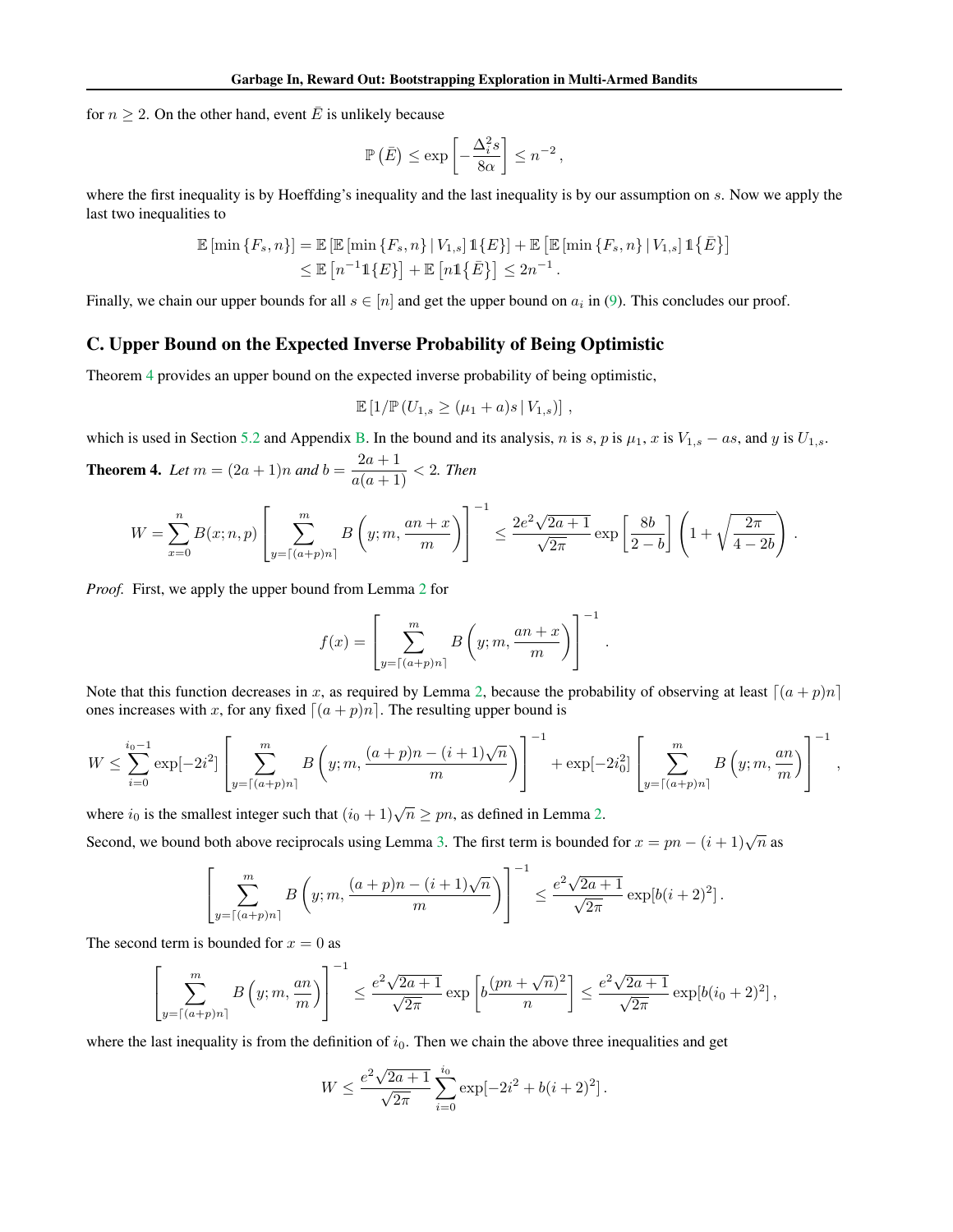Now note that

$$
2i^2 - b(i+2)^2 = (2-b)\left(i^2 - \frac{4bi}{2-b} + \frac{4b^2}{(2-b)^2}\right) - \frac{4b^2}{2-b} - 4b = (2-b)\left(i - \frac{2b}{2-b}\right)^2 - \frac{8b}{2-b}.
$$

It follows that

$$
W \le \frac{e^2 \sqrt{2a+1}}{\sqrt{2\pi}} \sum_{i=0}^{i_0} \exp\left[ -(2-b) \left( i - \frac{2b}{2-b} \right)^2 + \frac{8b}{2-b} \right]
$$
  

$$
\le \frac{2e^2 \sqrt{2a+1}}{\sqrt{2\pi}} \exp\left[ \frac{8b}{2-b} \right] \sum_{i=0}^{\infty} \exp\left[ -(2-b)i^2 \right]
$$
  

$$
\le \frac{2e^2 \sqrt{2a+1}}{\sqrt{2\pi}} \exp\left[ \frac{8b}{2-b} \right] \left( 1 + \int_{u=0}^{\infty} \exp\left[ -\frac{u^2}{\frac{2}{4-2b}} \right] du \right)
$$
  

$$
\le \frac{2e^2 \sqrt{2a+1}}{\sqrt{2\pi}} \exp\left[ \frac{8b}{2-b} \right] \left( 1 + \sqrt{\frac{2\pi}{4-2b}} \right).
$$

This concludes our proof. ■

<span id="page-14-0"></span>**Lemma 2.** Let  $f(x) \ge 0$  be a decreasing function of x and  $i_0$  be the smallest integer such that  $(i_0 + 1)\sqrt{n} \ge pn$ . Then

$$
\sum_{x=0}^{n} B(x;n,p)f(x) \leq \sum_{i=0}^{i_0-1} \exp[-2i^2]f(pn-(i+1)\sqrt{n}) + \exp[-2i_0^2]f(0).
$$

*Proof.* Let

$$
\mathcal{X}_i = \begin{cases} \left( \max \left\{ pn - \sqrt{n}, 0 \right\}, n \right], & i = 0; \\ \left( \max \left\{ pn - (i+1)\sqrt{n}, 0 \right\}, pn - i\sqrt{n} \right], & i > 0; \end{cases}
$$

for  $i \in [i_0] \cup \{0\}$ . Then  $\{\mathcal{X}_i\}_{i=0}^{i_0}$  is a partition of  $[0, n]$ . Based on this observation,

$$
\sum_{x=0}^{n} B(x;n,p)f(x) = \sum_{i=0}^{i_0} \sum_{x=0}^{n} \mathbb{1}\{x \in \mathcal{X}_i\} B(x;n,p)f(x)
$$
  

$$
\leq \sum_{i=0}^{i_0-1} f(pn - (i+1)\sqrt{n}) \sum_{x=0}^{n} \mathbb{1}\{x \in \mathcal{X}_i\} B(x;n,p) + f(0) \sum_{x=0}^{n} \mathbb{1}\{x \in \mathcal{X}_{i_0}\} B(x;n,p),
$$

where the inequality holds because  $f(x)$  is a decreasing function of x. Now fix  $i > 0$ . Then from the definition of  $\mathcal{X}_i$  and Hoeffding's inequality,

$$
\sum_{x=0}^{n} \mathbb{1}\left\{x \in \mathcal{X}_i\right\} B(x; n, p) \leq \mathbb{P}\left(X \leq pn - i\sqrt{n} \,\big|\, X \sim B(n, p)\right) \leq \exp[-2i^2].
$$

Trivially,  $\sum_{x=0}^{n} 1\{x \in \mathcal{X}_0\} B(x; n, p) \leq 1 = \exp[-2 \cdot 0^2]$ . Finally, we chain all inequalities and get our claim.

<span id="page-14-1"></span>**Lemma 3.** *Let*  $x \in [0, pn]$ ,  $m = (2a + 1)n$ , and  $b = \frac{2a + 1}{a(a + 1)}$ . *Then for any integer*  $n > 0$ ,

$$
\sum_{y=\lceil(a+p)n\rceil}^{m} B\left(y; m, \frac{an+x}{m}\right) \ge \frac{\sqrt{2\pi}}{e^2 \sqrt{2a+1}} \exp\left[-b\frac{(pn+\sqrt{n}-x)^2}{n}\right].
$$